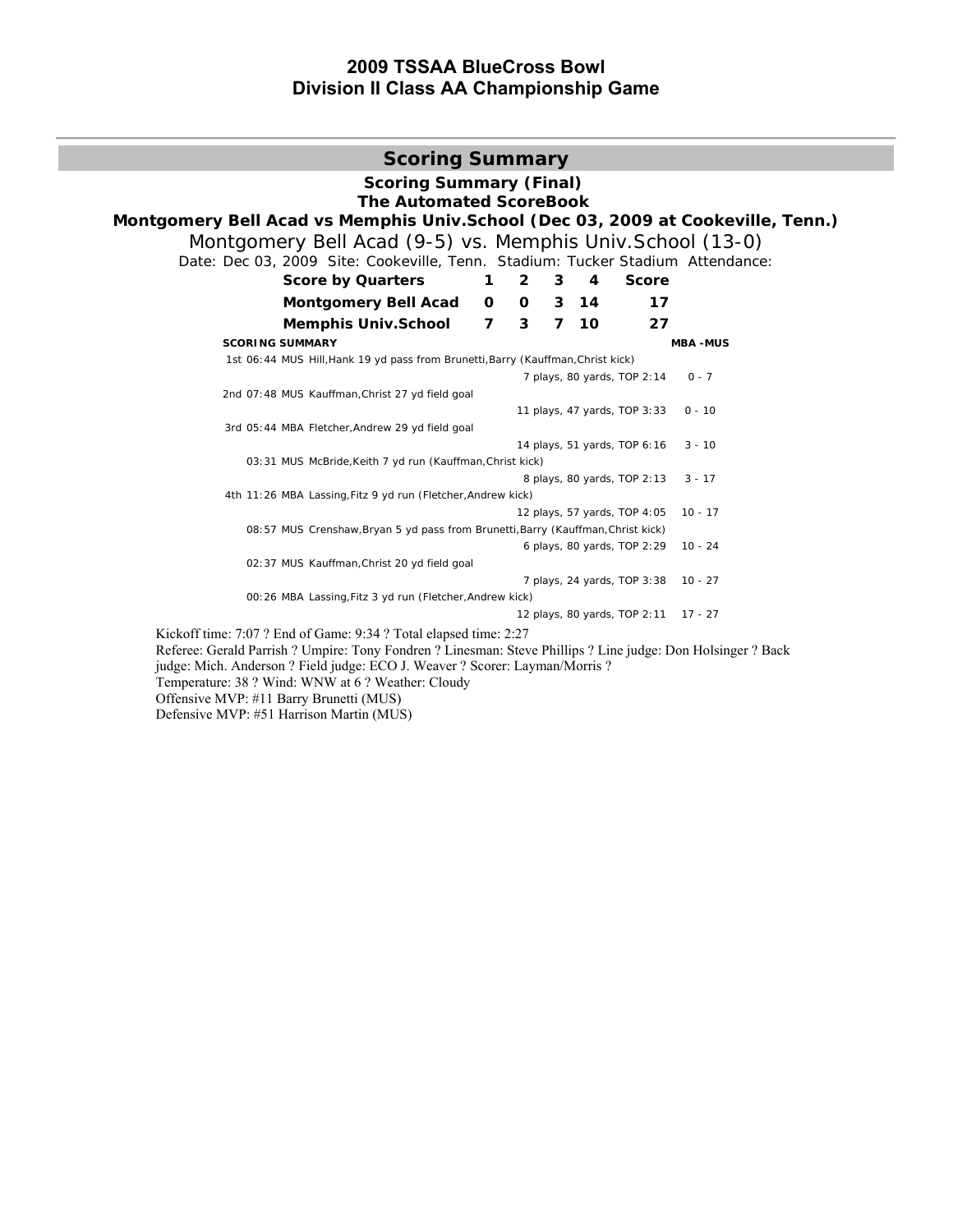# **Team Statistics**

|                                                                     |                     |                     | <b>Team Statistics (Final)</b><br><b>The Automated ScoreBook</b>                 |
|---------------------------------------------------------------------|---------------------|---------------------|----------------------------------------------------------------------------------|
|                                                                     |                     |                     | Montgomery Bell Acad vs Memphis Univ. School (Dec 03, 2009 at Cookeville, Tenn.) |
| <b>Team Totals</b>                                                  | MBA                 | <b>MUS</b>          |                                                                                  |
| <b>FIRST DOWNS</b>                                                  | 21                  | 20                  |                                                                                  |
| Rushing                                                             | 12                  | 8                   |                                                                                  |
| Passing                                                             | 8                   | 12                  |                                                                                  |
| Penalty                                                             | $\mathbf{1}$        | $\mathbf 0$         |                                                                                  |
| <b>NET YARDS RUSHING</b>                                            | 198                 | 142                 |                                                                                  |
| <b>Rushing Attempts</b>                                             | 42                  | 31                  |                                                                                  |
| Average Per Rush                                                    | 4.7                 | 4.6                 |                                                                                  |
| Rushing Touchdowns                                                  | 2                   | 1                   |                                                                                  |
| Yards Gained Rushing                                                | 220                 | 163                 |                                                                                  |
| Yards Lost Rushing                                                  | 22                  | 21                  |                                                                                  |
| <b>NET YARDS PASSING</b>                                            | 141                 | 242                 |                                                                                  |
| Completions-Attempts-Int                                            | 15-27-0 20-26-0     |                     |                                                                                  |
| Average Per Attempt                                                 | 5.2                 | 9.3                 |                                                                                  |
|                                                                     | 9.4                 | 12.1                |                                                                                  |
| Average Per Completion<br>Passing Touchdowns                        | 0                   | 2                   |                                                                                  |
| <b>TOTAL OFFENSE YARDS</b>                                          | 339                 | 384                 |                                                                                  |
|                                                                     | 69                  | 57                  |                                                                                  |
| Total offense plays                                                 | 4.9                 | 6.7                 |                                                                                  |
| Average Gain Per Play<br><b>Fumbles: Number-Lost</b>                |                     | $0 - 0$             |                                                                                  |
|                                                                     | 2-1                 |                     |                                                                                  |
| <b>Penalties: Number-Yards</b>                                      | $4 - 24$            | $4 - 29$            |                                                                                  |
| <b>PUNTS-YARDS</b>                                                  | $3 - 126$           | 4-139               |                                                                                  |
| Average Yards Per Punt                                              | 42.0                | 34.8                |                                                                                  |
| Net Yards Per Punt                                                  | 42.7                | 33.0                |                                                                                  |
| Inside 20                                                           | 2                   | 1                   |                                                                                  |
| $50+Yards$                                                          | 0                   | 0                   |                                                                                  |
| Touchbacks                                                          | 0<br>1              | 0<br>$\mathbf{1}$   |                                                                                  |
| Fair catch                                                          |                     |                     |                                                                                  |
| KICKOFFS-YARDS                                                      | $3 - 179$<br>59.7   | $6 - 364$<br>60.7   |                                                                                  |
| Average Yards Per Kickoff<br>Net Yards Per Kickoff                  | 40.0                | 35.3                |                                                                                  |
| Touchbacks                                                          | 2                   | 1                   |                                                                                  |
|                                                                     |                     |                     |                                                                                  |
| Punt returns: Number-Yards-TD                                       | 3-7-0               | 1--2-0              |                                                                                  |
| Average Per Return<br>Kickoff returns: Number-Yds-TD 5-132-0 1-19-0 | 2.3                 | $-2.0$              |                                                                                  |
|                                                                     |                     |                     |                                                                                  |
| Average Per Return<br><b>Interceptions: Number-Yds-TD</b>           | 26.4<br>$0 - 0 - 0$ | 19.0<br>$0 - 0 - 0$ |                                                                                  |
| <b>Fumble Returns: Number-Yds-TD</b>                                | 0-0-0               | $0 - 0 - 0$         |                                                                                  |
| <b>Miscellaneous Yards</b>                                          | $\mathbf{O}$        | 0                   |                                                                                  |
| <b>Possession Time</b>                                              |                     |                     |                                                                                  |
| 1st Quarter                                                         | 28:10<br>7:13       | 19:50<br>4:47       |                                                                                  |
| 2nd Quarter                                                         | 6:45                | 5:15                |                                                                                  |
| 3rd Quarter                                                         | 9:47                | 2:13                |                                                                                  |
| 4th Quarter                                                         | 4:25                | 7:35                |                                                                                  |
| <b>Third-Down Conversions</b>                                       |                     | 5 of 15 3 of 10     |                                                                                  |
| <b>Fourth-Down Conversions</b>                                      | 3 of 4              | $0$ of $0$          |                                                                                  |
| <b>Red-Zone Scores-Chances</b>                                      | $3 - 3$             | $5 - 5$             |                                                                                  |
| Sacks By: Number-Yards                                              | 2-10                | $0-0$               |                                                                                  |
| <b>PAT Kicks</b>                                                    | $2 - 2$             | $3 - 3$             |                                                                                  |
| <b>Field Goals</b>                                                  | $1 - 3$             | $2 - 2$             |                                                                                  |
|                                                                     |                     |                     |                                                                                  |
|                                                                     |                     |                     | <b>Individual Statistics</b>                                                     |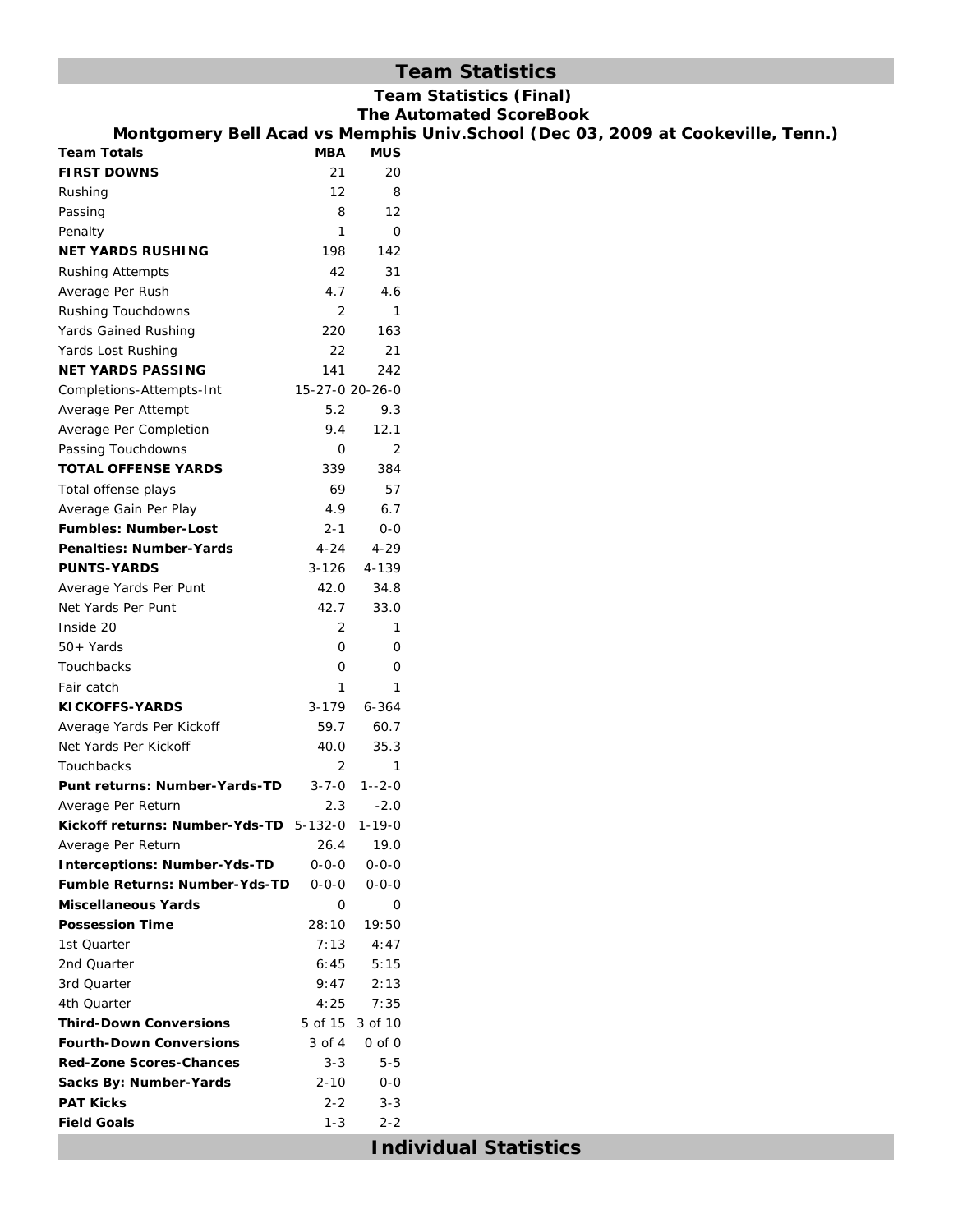# **Individual Statistics (Final) The Automated ScoreBook**

# **Montgomery Bell Acad vs Memphis Univ.School (Dec 03, 2009 at Cookeville, Tenn.) Montgomery Bell Acad**

| ויוטוונעטוווטו א די הייניקטוווי  |                |                              |                 |                 |               |       |                              |
|----------------------------------|----------------|------------------------------|-----------------|-----------------|---------------|-------|------------------------------|
| <b>RUSHING</b>                   |                | No. Gain Loss Net TD Lg Avg. |                 |                 |               |       |                              |
| Lassing, Fitz                    | 25             | 129                          |                 | 3 1 2 6         |               | 2 3 2 | 5.0                          |
| Tanner, William                  | 3              | 47                           | 1               | 46              |               |       | 0, 24, 15.3                  |
| Simonis, Aaron                   |                | 25<br>8                      | $\overline{2}$  | 23              |               | 0 12  | 2.9                          |
| Franks, Tyler                    | 5              | 19 <sup>7</sup>              | $\Omega$        | 19              | O             | 8     | 3.8                          |
| <b>TEAM</b>                      | 1              | 0                            |                 | 16 -16          | 0             |       | $0 - 16.0$                   |
| Totals                           | 42             | 220                          |                 | 22 198          |               | 2 3 2 | 4.7                          |
| <b>PASSING</b>                   |                |                              |                 |                 |               |       | Cmp-Att-Int Yds TD Long Sack |
| Simonis, Aaron                   |                | $15 - 27 - 0$                |                 | 141             | 0             | 34    | 0                            |
| Totals                           |                | $15 - 27 - 0$                |                 | 141             | O             | 34    | Ο                            |
| <b>RECEIVING</b>                 |                | No. Yds TD Lg                |                 |                 |               |       |                              |
| Mobley, Holden                   | 7              | 82                           | 0 34            |                 |               |       |                              |
| Tanner, William                  | 4              | 30                           | 011             |                 |               |       |                              |
| Bars, Brad                       | $\overline{2}$ | 13                           | 012             |                 |               |       |                              |
| Pruett, Chase                    | 1              | 10 <sup>1</sup>              | 0 <sub>10</sub> |                 |               |       |                              |
| Lassing, Fitz                    | 1              | 6                            | 0<br>6          |                 |               |       |                              |
| Totals                           |                | 15 141                       | 0 34            |                 |               |       |                              |
| PUNTING No. Yds Avg Long In20 TB |                |                              |                 |                 |               |       |                              |
| Lassing, Fitz                    |                | 3 126 42.0                   | 48              |                 | 2             | O     |                              |
| Totals                           |                | 3 126 42.0                   | 48              |                 | $\mathcal{P}$ | 0     |                              |
|                                  |                | <b>Punts</b>                 |                 | <b>Kickoffs</b> |               |       | Intercept                    |

|                                           |  |  |  | PUNTS KICKOTTS INTERCEPT |  |
|-------------------------------------------|--|--|--|--------------------------|--|
| ALL RETURNS No Yds Lg No Yds Lg No Yds Lg |  |  |  |                          |  |
| Tanner. William 3 7 5 4 100 31 0 0 0      |  |  |  |                          |  |
| Wright, Jhamal 0 0 0 1 32 32 0 0 0        |  |  |  |                          |  |
| Totals                                    |  |  |  | 3 7 5 5 132 32 0 0 0     |  |

| ALL PURPOSE Rush Rcv KR PR IR Total |     |          |        |   |          |     |
|-------------------------------------|-----|----------|--------|---|----------|-----|
| Tanner, William                     | 46  |          | 30 100 | 7 | O        | 183 |
| Lassing, Fitz                       | 126 | 6        | O      | Ω | O        | 132 |
| Mobley, Holden                      | O   | 82       | O      | U | O        | 82  |
| Wright, Jhamal                      | Ο   | O        | 32     | O | O        | 32  |
| Simonis, Aaron                      | 23  | O        | O      | U | O        | 23  |
| Franks, Tyler                       | 19  | $\Omega$ | U      | U | $\Omega$ | 19  |
| Bars, Brad                          | O   | 13       | O      | O | O        | 13  |
| Pruett, Chase                       | O   | 10       | U      | U | 0        | 10  |
| <b>TEAM</b>                         | -16 | O        | ∩      | U | 0        | -16 |
| Totals                              | 198 | 141      | 132    | 7 | O        | 478 |

### **FIELD GOAL ATTEMPTS**

Fletcher,Andrew 1st 08:58 38 yards Missed Fletcher,Andrew 1st 03:38 53 yards Missed Fletcher,Andrew 3rd 05:44 29 yards Good

| <b>KICKOFFS</b>  |  | No. Yds TB OB Avg. |  |
|------------------|--|--------------------|--|
| Fletcher, Andrew |  | 3 179 2 0 59.7     |  |

| <b>Memphis Univ.School</b> |  |        |  |  |  |  |                              |  |  |  |  |  |
|----------------------------|--|--------|--|--|--|--|------------------------------|--|--|--|--|--|
| <b>RUSHING</b>             |  |        |  |  |  |  | No. Gain Loss Net TD Lg Avg. |  |  |  |  |  |
| McBride, Keith             |  | 19 148 |  |  |  |  | 1 147 1 39 7.7               |  |  |  |  |  |
| Allmond, Stephon 2 10      |  |        |  |  |  |  | $0$ 10 0 9 5.0               |  |  |  |  |  |

| Allmona, Stephon                          | ∠             | ΙU                           |         | U               | ΙU             | U  | ッ         |        | U.C            |
|-------------------------------------------|---------------|------------------------------|---------|-----------------|----------------|----|-----------|--------|----------------|
| Bryant, Elliott                           | 1             | 0                            |         | 3               | -3             | 0  | 0         |        | $-3.0$         |
| <b>TEAM</b>                               | 3             | 0                            |         | 5               | -5             | 0  | 0         | $-1.7$ |                |
| Brunetti, Barry                           | 6             | 5                            | 12      |                 | $-7$           | 0  | 3         |        | $-1.2$         |
| Totals                                    | 31            | 163                          | 21      | 142             |                | 1  | 39        |        | 4.6            |
| <b>PASSING</b>                            |               | Cmp-Att-Int Yds TD Long Sack |         |                 |                |    |           |        |                |
| Brunetti, Barry                           | $20 - 26 - 0$ |                              | 242     |                 | 2              | 26 |           |        | 2              |
| Totals                                    | $20 - 26 - 0$ |                              | 242     |                 | $\overline{2}$ | 26 |           |        | $\overline{2}$ |
| <b>RECEIVING</b>                          |               | No. Yds TD Lg                |         |                 |                |    |           |        |                |
| Hill, Hank                                | 6             | 76                           | 1<br>24 |                 |                |    |           |        |                |
| Allmond, Stephon                          | 5             | 59                           | 020     |                 |                |    |           |        |                |
| Crenshaw, Bryan                           | 3             | 21                           | 11<br>1 |                 |                |    |           |        |                |
| McBride, Keith                            | 3             | 20                           | 0       | 9               |                |    |           |        |                |
| Williams, Matt                            | 2             | 50                           | 026     |                 |                |    |           |        |                |
| Bryant, Elliott                           | 1             | 16                           | 0.16    |                 |                |    |           |        |                |
| Totals                                    |               | 20 242                       | 2 2 6   |                 |                |    |           |        |                |
| <b>PUNTING</b>                            |               | No. Yds Avg Long In20 TB     |         |                 |                |    |           |        |                |
| 4<br>Baker, Toby                          | 139 34.8      |                              | 41      |                 | 1              | 0  |           |        |                |
| Totals<br>4                               | 139 34.8      |                              | 41      |                 | 1              | 0  |           |        |                |
|                                           | <b>Punts</b>  |                              |         | <b>Kickoffs</b> |                |    | Intercept |        |                |
| ALL RETURNS No Yds Lg No Yds Lg No Yds Lg |               |                              |         |                 |                |    |           |        |                |
| Williams, Matt                            | 0             | 0<br>0                       | 1       |                 | 19 19          |    | 0         | 0      | 0              |
| Baty, Forrest                             | 1             | $-2$<br>0                    | O       | 0               | 0              |    | 0         | 0      | 0              |
| Totals                                    | 1             | $-2$<br>0                    | 1       |                 | 19 19          |    | 0         | 0      | 0              |
| <b>ALL PURPOSE</b>                        |               | Rush Rcv KR PR IR Total      |         |                 |                |    |           |        |                |
| McBride, Keith                            | 147           | 20                           | 0       | 0               | 0              |    | 167       |        |                |
| Hill, Hank                                |               | 0<br>76                      | 0       | 0               | 0              |    | 76        |        |                |
| Allmond, Stephon                          | 10            | 59                           | 0       | 0               | 0              |    | 69        |        |                |
| Williams, Matt                            |               | 0<br>50                      | 19      | 0               | 0              |    | 69        |        |                |
| Crenshaw, Bryan                           |               | 21<br>0                      | 0       | 0               | 0              |    | 21        |        |                |
| Bryant, Elliott                           | -3            | 16                           | 0       | 0               | 0              |    | 13        |        |                |
| Baty, Forrest                             |               | 0<br>0                       | 0       | $-2$            | 0              |    | $-2$      |        |                |
| <b>TEAM</b>                               | -5            | 0                            | 0       | 0               | 0              |    | -5        |        |                |
| Brunetti, Barry                           | $-7$          | 0                            | 0       | 0               | 0              |    | $-7$      |        |                |
| Totals                                    |               | 142 242                      | 19      | -2              | 0              |    | 401       |        |                |
| <b>FIELD GOAL ATTEMPTS</b>                |               |                              |         |                 |                |    |           |        |                |

Kauffman,Christ 2nd 07:48 27 yards Good Kauffman,Christ 4th 02:37 20 yards Good

| <b>KICKOFFS</b>  |  | No. Yds TB OB Avg. |
|------------------|--|--------------------|
| Sousoulas.John   |  | 1 58 0 0 58.0      |
| Kauffman, Christ |  | 5 306 1 0 61.2     |

**FUMBLES:** Montgomery Bell Acad-Tanner,William 1-1; TEAM 1-0. Memphis Univ.School-None.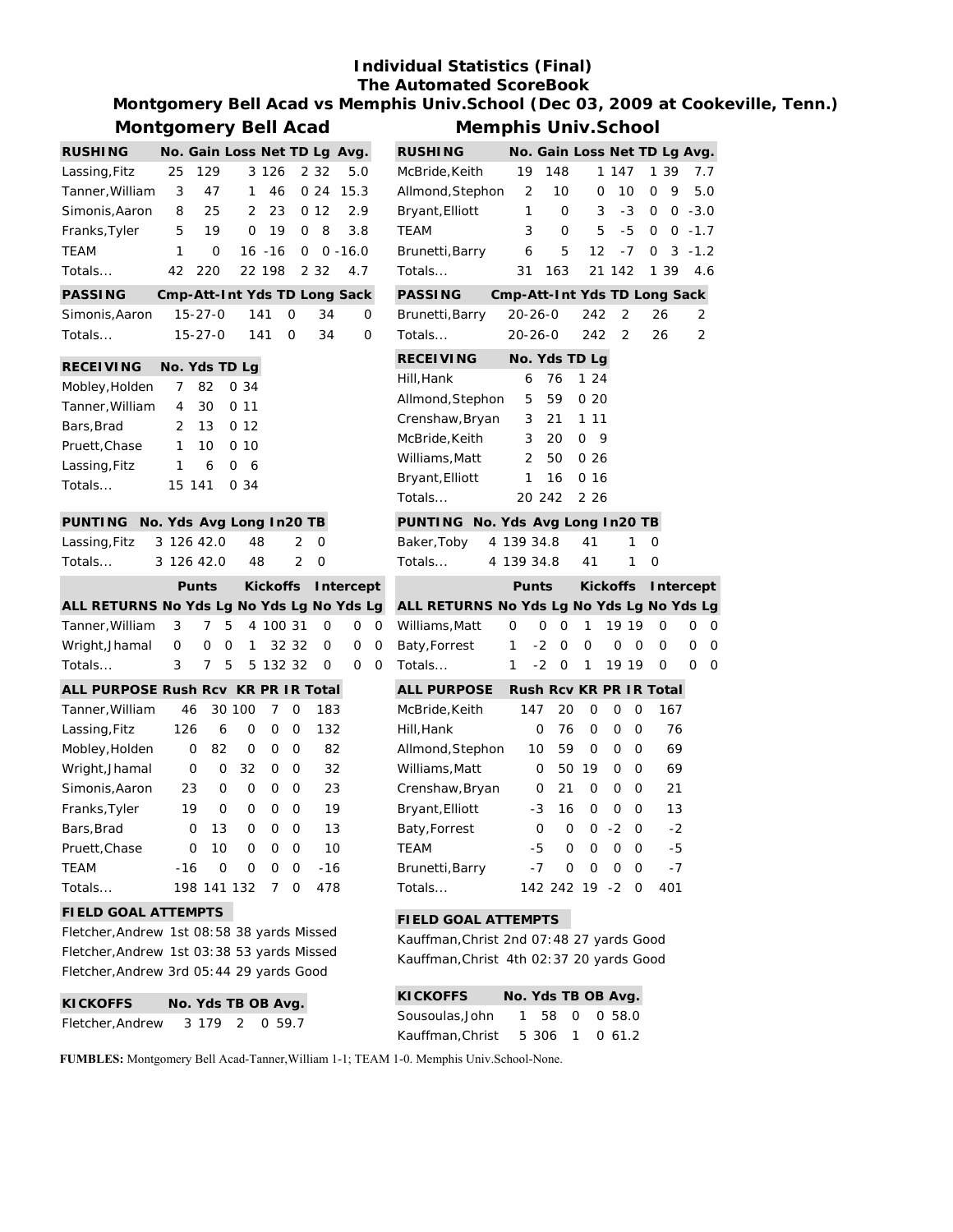# **Drive Chart**

### **Drive Chart (Final) The Automated ScoreBook**

**Montgomery Bell Acad vs Memphis Univ.School (Dec 03, 2009 at Cookeville, Tenn.)**

|                        |         | <b>Drive Started</b>       |                                       |                  |            | <b>Drive Ended</b> |                                | Consumed |                      |       |  |
|------------------------|---------|----------------------------|---------------------------------------|------------------|------------|--------------------|--------------------------------|----------|----------------------|-------|--|
|                        |         |                            | Team Qtr Spot Time Obtained Spot Time |                  |            |                    | <b>How Lost</b>                |          | <b>PI-Yds TOP RZ</b> |       |  |
| MBA                    | 1st M17 | 11:03 Punt                 |                                       | U22              | 08:58      |                    | Missed FG                      |          | $6 - 61$             | 2:05  |  |
| MBA                    | 1st M26 |                            | 06:44 Kickoff                         | U37              | 03:38      |                    | Missed FG                      |          | $9 - 37$             | 3:06  |  |
| <b>MBA</b>             | 1st M30 | 02:02 Punt                 |                                       | U43              | 11:21      |                    | Downs                          |          | 7-27                 | 2:41  |  |
| MBA                    | 2nd M31 |                            | 07:48 Kickoff                         | M50              | 03:49      | Punt               |                                |          | $6 - 19$             | 3:59  |  |
| MBA                    |         | 2nd M50 03:08 Punt         |                                       | U44              | 01:01      | Punt               |                                |          | $3-6$                | 2:07  |  |
| MBA                    | 3rd M37 |                            | 12:00 Kickoff                         | U12              |            |                    | 05:44 * FIELD GOAL             |          | $14-51$ 6:16 #       |       |  |
| <b>MBA</b>             | 3rd M43 |                            | 03:31 Kickoff                         | U <sub>0</sub>   |            |                    | 11:26 * TOUCHDOWN              |          | $12 - 57$ 4:05 #     |       |  |
| MBA                    | 4th M26 |                            | 08:57 Kickoff                         | M23              | 07:17      |                    | Punt                           |          | $3 - -3$             | 1:40  |  |
| <b>MBA</b>             | 4th M29 | 00:00 Punt                 |                                       | M27              | 06:15      |                    | Fumble                         |          | $0 - -2$             | 0:00  |  |
| <b>MBA</b>             | 4th M20 |                            | 02:37 Kickoff                         | <b>U00</b>       |            |                    | 00:26 * TOUCHDOWN 12-80 2:11 # |          |                      |       |  |
| <b>MUS</b>             | 1st U20 |                            | 12:00 Kickoff                         | M40              | 11:03      |                    | Punt                           |          | $5 - 40$             | 0:57  |  |
| <b>MUS</b>             | 1st U20 |                            | 08:58 Missed FG M00                   |                  |            |                    | 06:44 * TOUCHDOWN              |          | $7 - 80$             | 2:14# |  |
| <b>MUS</b>             | 1st U20 |                            | 03:38 Missed FG U36                   |                  | 02:02      |                    | Punt                           |          | $5 - 16$             | 1:36  |  |
| <b>MUS</b>             | 2nd U43 |                            | $11:21$ Downs                         | M10              |            |                    | 07:48 * FIELD GOAL             |          | 11-47                | 3:33# |  |
| <b>MUS</b>             | 2nd U13 | 03:49 Punt                 |                                       | U18              | 03:08      |                    | Punt                           |          | $3 - 5$              | 0:41  |  |
| <b>MUS</b>             | 2nd U03 | 01:01 Punt                 |                                       | U05              | 00:00      |                    | End of half                    |          | $3 - 2$              | 1:01  |  |
| <b>MUS</b>             | 3rd U20 |                            | 05:44 Kickoff                         | <b>MOO</b>       |            |                    | 03:31 * TOUCHDOWN              |          | 8-80                 | 2:13# |  |
| <b>MUS</b>             | 4th U20 |                            | 11:26 Kickoff                         |                  |            |                    | M00 08:57 * TOUCHDOWN          |          | $6 - 80$             | 2:29# |  |
| <b>MUS</b>             | 4th U27 | 07:17 Punt                 |                                       | U30              | 06:15      | Punt               |                                |          | $3 - 3$              | 1:02  |  |
| <b>MUS</b>             | 4th M27 |                            | 06:15 Fumble                          | M <sub>0</sub> 3 |            |                    | $02:37$ * FIELD GOAL           |          | $7 - 24$             | 3:38# |  |
| <b>MUS</b>             | 4th U50 |                            | 00:26 Kickoff                         | U48              | 00:00      |                    | End of half                    |          | $1 - 2$              | 0:26  |  |
|                        |         |                            | 1st                                   | 2nd              | 3rd        | 4th                | 1st                            | 2nd      |                      |       |  |
|                        |         | Montgomery Bell Acad       | <b>Qtr</b>                            | <b>Qtr</b>       | <b>Qtr</b> | <b>Qtr</b>         | Half                           | Half     | Total                |       |  |
| Time of possession     |         |                            | 07:13 06:45 09:47 04:25               |                  |            |                    | 13:58 14:12                    |          | 28:10                |       |  |
| 3rd Down Conversions   |         |                            | 0/2                                   | 1/4              | 4/5        | 0/4                | 1/6                            | 4/9      | 5/15                 |       |  |
| Average field position |         |                            | M <sub>24</sub>                       | M40              | M40        | M <sub>23</sub>    | M30                            | M31      | M31                  |       |  |
| 4th Down Conversions   |         |                            | 0/0                                   | 0/1              | 0/0        | 3/3                | 0/1                            | 3/3      | 3/4                  |       |  |
|                        |         |                            | 1st                                   | 2nd              | 3rd        | 4th                | 1st                            | 2nd      |                      |       |  |
|                        |         | <b>Memphis Univ.School</b> | Qtr                                   | Qtr              | <b>Qtr</b> | <b>Qtr</b>         | Half                           | Half     | Total                |       |  |
| Time of possession     |         |                            | 04:47 05:15 02:13 07:35               |                  |            |                    | 10:02 09:48                    |          | 19:50                |       |  |
| 3rd Down Conversions   |         |                            | 1/3                                   | 1/4              | 0/0        | 1/3                | 2/7                            | 1/3      | 3/10                 |       |  |
| Average field position |         |                            | U20                                   | U19              | U20        | U42                | U19                            | U38      | U28                  |       |  |
| 4th Down Conversions   |         |                            | O/O                                   | O/O              | O/O        | O/O                | 0/0                            | 0/0      | O/O                  |       |  |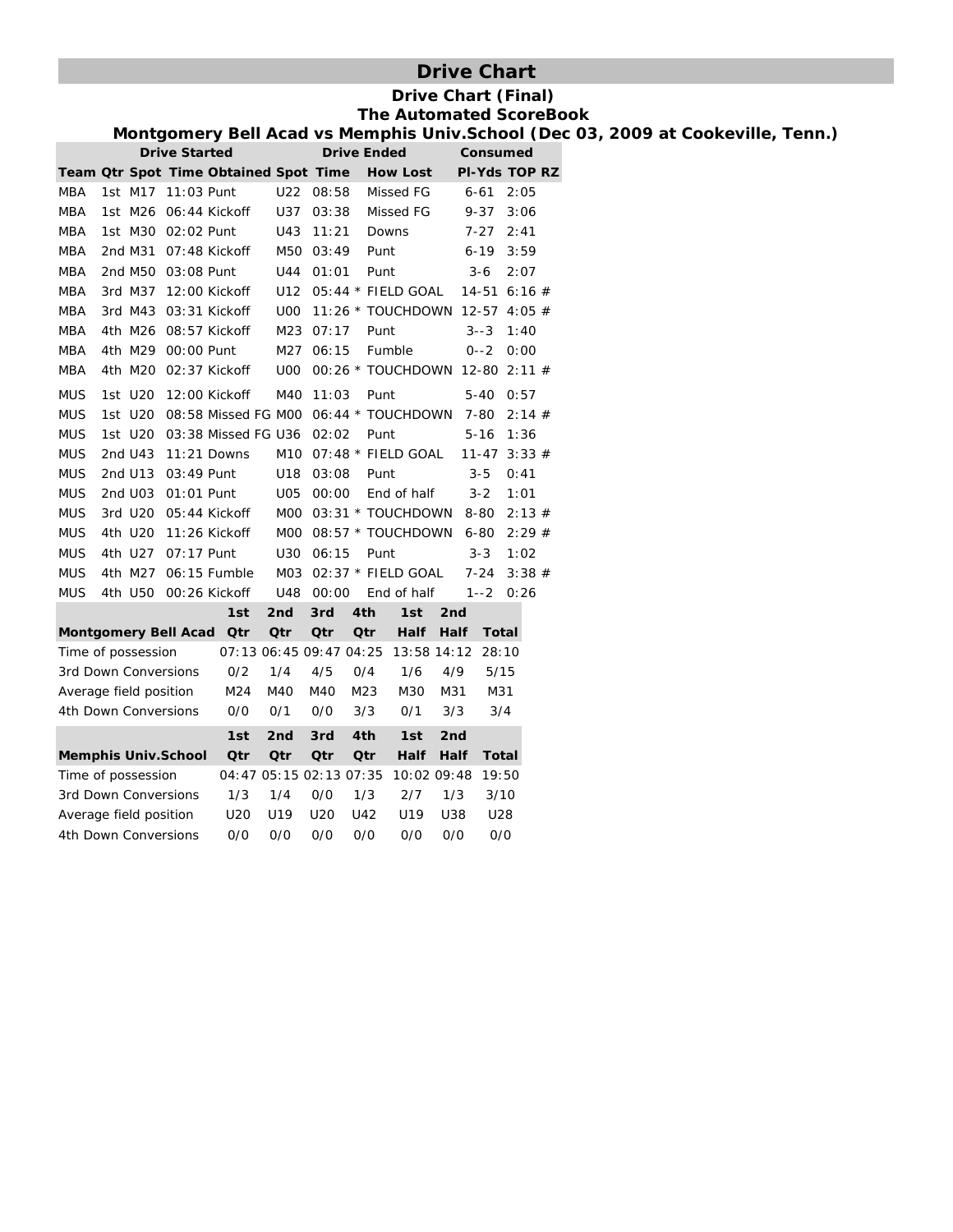# **Drive Chart (By Quarter)**

|            |                     |              | <b>Drive Started</b>                  |                  |           | <b>Drive Ended</b>                 | Consumed  |                      |
|------------|---------------------|--------------|---------------------------------------|------------------|-----------|------------------------------------|-----------|----------------------|
|            |                     |              | Team Qtr Spot Time Obtained Spot Time |                  |           | <b>How Lost</b>                    |           | <b>PI-Yds TOP RZ</b> |
| <b>MUS</b> | 1st U <sub>20</sub> |              | 12:00 Kickoff                         | M40              | 11:03     | Punt                               | $5 - 40$  | 0:57                 |
| <b>MBA</b> | 1st M17             | $11:03$ Punt |                                       | U22              | 08:58     | Missed FG                          | $6 - 61$  | 2:05                 |
| <b>MUS</b> | 1st U20             |              | 08:58 Missed FG M00                   |                  |           | 06:44 * TOUCHDOWN                  | 7-80      | 2:14#                |
| <b>MBA</b> | 1st M26             |              | 06:44 Kickoff                         | U37              | 03:38     | Missed FG                          | $9 - 37$  | 3:06                 |
| <b>MUS</b> | 1st U20             |              | 03:38 Missed FG U36                   |                  | 02:02     | Punt                               | $5 - 16$  | 1:36                 |
| MBA        | 1st M30             | 02:02 Punt   |                                       |                  | U43 11:21 | <b>Downs</b>                       | 7-27      | 2:41                 |
| <b>MUS</b> | 2nd U43             |              |                                       |                  |           | 11:21 Downs M10 07:48 * FIELD GOAL | $11 - 47$ | 3:33#                |
| <b>MBA</b> | 2nd M31             |              | 07:48 Kickoff                         | M50              | 03:49     | Punt                               | $6 - 19$  | 3:59                 |
| <b>MUS</b> | 2nd U13             | $03:49$ Punt |                                       | U18              | 03:08     | Punt                               | $3 - 5$   | 0:41                 |
| <b>MBA</b> |                     |              | 2nd M50 03:08 Punt                    | U44              | 01:01     | Punt                               | $3 - 6$   | 2:07                 |
| <b>MUS</b> | 2nd U03             |              | 01:01 Punt                            | U05              | 00:00     | End of half                        | $3 - 2$   | 1:01                 |
| <b>MBA</b> | 3rd M37             |              | 12:00 Kickoff                         | U12              |           | $05:44$ * FIELD GOAL               | $14 - 51$ | 6:16#                |
| <b>MUS</b> | 3rd U20             |              | $05:44$ Kickoff                       | M <sub>O</sub> O |           | 03:31 * TOUCHDOWN                  | 8-80      | 2:13#                |
| <b>MBA</b> | 3rd M43             |              | 03:31 Kickoff                         | U <sub>0</sub>   |           | 11:26 * TOUCHDOWN                  | $12 - 57$ | 4:05#                |
| <b>MUS</b> | 4th U20             |              | $11:26$ Kickoff                       | M <sub>0</sub>   |           | 08:57 * TOUCHDOWN 6-80             |           | 2:29#                |
| <b>MBA</b> | 4th M26             |              | 08:57 Kickoff                         |                  | M23 07:17 | Punt                               | $3 - 3$   | 1:40                 |
| <b>MUS</b> | 4th U27             | 07:17 Punt   |                                       | U30              | 06:15     | Punt                               | $3 - 3$   | 1:02                 |
| <b>MBA</b> | 4th M29             | $00:00$ Punt |                                       | M27              | 06:15     | Fumble                             | $0 - -2$  | 0:00                 |
| <b>MUS</b> | 4th M27             |              | 06:15 Fumble                          |                  |           | M03 02:37 * FIELD GOAL 7-24        |           | 3:38#                |
| MBA        | 4th M20             |              | 02:37 Kickoff                         | UOO              |           | 00:26 * TOUCHDOWN 12-80 2:11 #     |           |                      |
| <b>MUS</b> |                     |              | 4th U50 00:26 Kickoff                 |                  | U48 00:00 | End of half                        | $1 - 2$   | 0:26                 |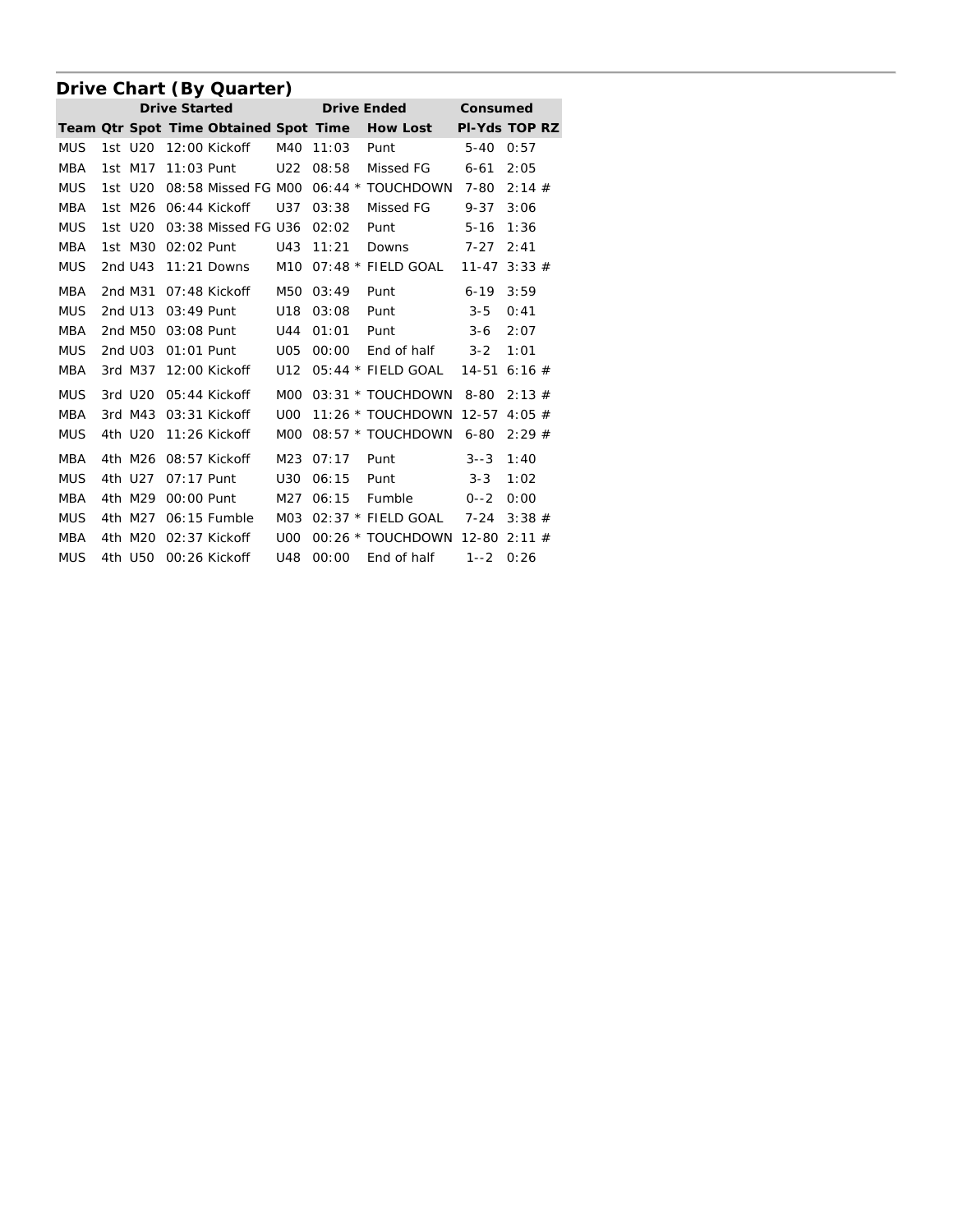# **Defensive Statistics**

|                                                                                         |                |                |                |       |         | <b>Defensive Statistics (Final)</b><br><b>The Automated ScoreBook</b> |   |     |   |  |
|-----------------------------------------------------------------------------------------|----------------|----------------|----------------|-------|---------|-----------------------------------------------------------------------|---|-----|---|--|
| Montgomery Bell Acad vs Memphis Univ.School (Dec 03, 2009 at Cookeville, Tenn.)         |                |                |                |       |         |                                                                       |   |     |   |  |
| ## Montgomery Bell Acad Solo Ast Total TFL/Yds FF FR-Yds Int-Yds BrUp Blkd Sack/Yds QBH |                |                |                |       |         |                                                                       |   |     |   |  |
| 5 Riegle, Joe                                                                           | 6              | 3              | 9              |       |         |                                                                       |   |     |   |  |
| 33 Wright, Jhamal                                                                       | 6              | 3              | 9              |       |         |                                                                       |   |     |   |  |
| 23 Lassing, Fitz                                                                        | 6              | $\overline{2}$ | 8              | 1.0/1 |         |                                                                       |   |     |   |  |
| 19 Bars, Brad                                                                           | 5              | $\mathbf{1}$   | 6              | 2.0/6 |         |                                                                       |   | 1/4 |   |  |
| 17 Nutkis, Jeff                                                                         | 3              | 3              | 6              |       |         |                                                                       |   |     |   |  |
| 4 Kay, James                                                                            | 1              | 5              | 6              | 0.5/3 |         |                                                                       |   | 1/3 |   |  |
| 57 Caldwell, Connor                                                                     | 1              | 3              | 4              | 0.5/3 |         |                                                                       |   | 1/3 | 1 |  |
| 24 Hughes, De'Ante                                                                      | 1              | $\overline{2}$ | 3              |       |         |                                                                       |   |     |   |  |
| 11 Tanner, William                                                                      | 1              | 2              | 3              |       |         |                                                                       |   |     |   |  |
| 50 Lucaci, Andrei                                                                       | $\overline{2}$ |                | 2              | 1.0/3 |         |                                                                       |   |     |   |  |
| 55 Cain, Bennett                                                                        | 1              |                | 1              |       |         |                                                                       |   |     |   |  |
| 62 Hornbuckle, Alex                                                                     | 1              |                | 1              |       |         |                                                                       |   |     |   |  |
| ## Memphis Univ.School Solo Ast Total TFL/Yds FF FR-Yds Int-Yds BrUp Blkd Sack/Yds QBH  |                |                |                |       |         |                                                                       |   |     |   |  |
| 51 Martin, Harrison                                                                     | 7              | 5              | 12             | 0.5/1 |         |                                                                       | 1 |     |   |  |
| 41 Wilder, Eli                                                                          | 3              | 5              | 8              | 0.5/1 |         |                                                                       |   |     |   |  |
| 6 Thompson, Mitche                                                                      | 6              | 1              | 7              |       |         |                                                                       | 2 |     |   |  |
| 9 Martin, Franklin                                                                      | 6              | 1              | 7              |       |         |                                                                       | 1 |     |   |  |
| 13 Rudolph, Jake                                                                        | 6              |                | 6              |       |         |                                                                       | 1 |     |   |  |
| 25 Gardella, Andrew                                                                     | 3              | 3              | 6              | 1.0/3 |         |                                                                       |   |     |   |  |
| 7 Coleman, Wylie                                                                        | 3              | 2              | 5              |       |         |                                                                       |   |     |   |  |
| 8 Harris, Sam                                                                           | 1              | 3              | 4              |       |         |                                                                       |   |     |   |  |
| 32 Erickson, Zach                                                                       | 1              | 3              | 4              | 0.5/1 |         |                                                                       | 1 |     |   |  |
| 42 Stallworth, Quay                                                                     | 1              | $\overline{2}$ | 3              |       | $1 - 0$ |                                                                       | 1 |     |   |  |
| 37 Manis, Jason                                                                         | $\overline{2}$ |                | 2              |       |         |                                                                       |   |     |   |  |
| 18 Kauffman, Christ                                                                     | $\overline{2}$ | $\overline{a}$ | $\overline{2}$ |       |         |                                                                       |   |     |   |  |
| 46 Dickinson, Henry                                                                     | 1              | 1              | 2              |       |         |                                                                       |   |     |   |  |
| 55 Vergos, Nick                                                                         |                | 2              | 2              |       |         |                                                                       |   |     |   |  |
| 47 Jackson, Louis                                                                       |                | $\overline{2}$ | $\overline{2}$ | 0.5/0 |         |                                                                       |   |     |   |  |
| 49 Furr, Clayton                                                                        | 1              |                | 1              |       |         |                                                                       |   |     |   |  |
| 23 Finney, Landon                                                                       | 1              |                | 1              |       |         |                                                                       |   |     |   |  |
| 19 Perdzock, Holt                                                                       |                | 1              | 1              |       |         |                                                                       |   |     |   |  |
| 3 Schaefer, Matt                                                                        |                | 1              | 1              |       |         |                                                                       |   |     |   |  |

# **Participation Report**

**Participation Report (Final) The Automated ScoreBook** 

**Montgomery Bell Acad vs Memphis Univ.School (Dec 03, 2009 at Cookeville, Tenn.)**

**Montgomery Bell Acad**: 1-Fletcher,Andrew, 2-Simonis,Aaron, 3-Mobley,Holden, 4- Kay,James, 5-Riegle,Joe, 11-Tanner,William, 17-Nutkis,Jeff, 19-Bars,Brad, 22- Franks,Tyler, 23-Lassing,Fitz, 24-Hughes,De'Ante, 33-Wright,Jhamal, 50-Lucaci,Andrei, 55-Cain,Bennett, 57-Caldwell,Connor, 62-Hornbuckle,Alex, 81-Pruett,Chase.

**Memphis Univ.School**: 3-Schaefer,Matt, 4-Hill,Hank, 5-Williams,Matt, 6- Thompson,Mitche, 7-Coleman,Wylie, 8-Harris,Sam, 9-Martin,Franklin, 11-Brunetti,Barry, 13-Rudolph,Jake, 15-Baker,Toby, 16-Baty,Forrest, 17-Sousoulas,John, 18- Kauffman,Christ, 19-Perdzock,Holt, 20-McBride,Keith, 22-Allmond,Stephon, 23- Finney,Landon, 25-Gardella,Andrew, 32-Erickson,Zach, 37-Manis,Jason, 38-Bryant,Elliott, 41-Wilder,Eli, 42-Stallworth,Quay, 46-Dickinson,Henry, 47-Jackson,Louis, 49- Furr,Clayton, 51-Martin,Harrison, 55-Vergos,Nick, 86-Crenshaw,Bryan.

# **Box Score**

### **Box Score (Final)**

**Montgomery Bell Acad vs Memphis Univ.School (Dec 03, 2009 at Cookeville, Tenn.)**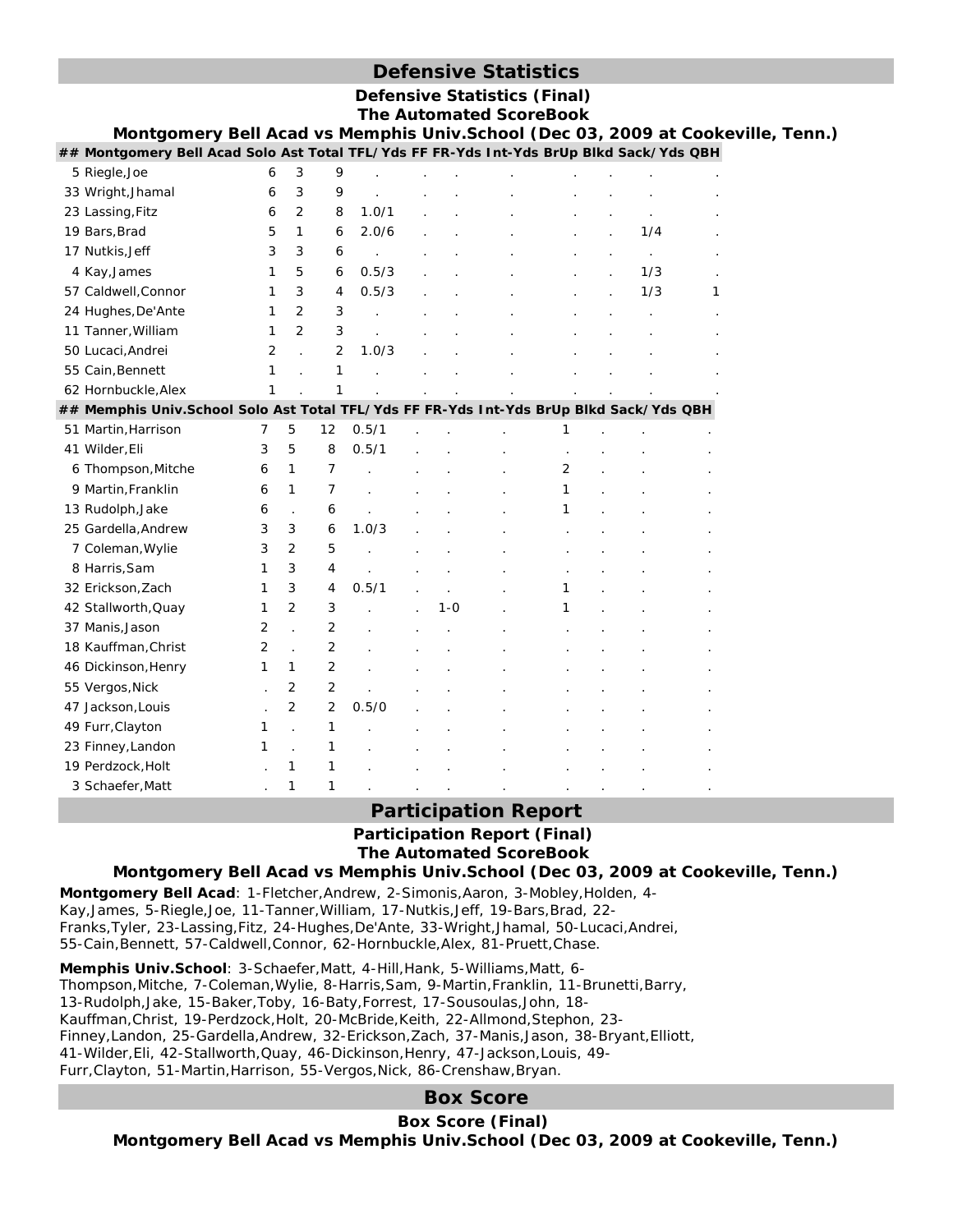**Score by Quarters 1 2 3 4 Score** ----------------- -- -- -- -- ----- Montgomery Bell Acad 0 0 3 14 - 17 Record: (9-5) Memphis Univ.School. 7 3 7 10 - 27 Record: (13-0) **Scoring Summary:** 1st 06:44 MUS - Hill,Hank 19 yd pass from Brunetti,Barry (Kauffman,Christ kick), 7-80 2:14, MBA 0 - MUS 7 2nd 07:48 MUS - Kauffman,Christ 27 yd field goal, 11-47 3:33, MBA 0 - MUS 10 3rd 05:44 MBA - Fletcher,Andrew 29 yd field goal, 14-51 6:16, MBA 3 - MUS 10 03:31 MUS - McBride,Keith 7 yd run (Kauffman,Christ kick), 8-80 2:13, MBA 3 - MUS 17 4th 11:26 MBA - Lassing,Fitz 9 yd run (Fletcher,Andrew kick), 12-57 4:05, MBA 10 - MUS 17 08:57 MUS - Crenshaw,Bryan 5 yd pass from Brunetti,Barry (Kauffman,Christ kick), 6-80 2:29, MBA 10 - MUS 24 02:37 MUS - Kauffman,Christ 20 yd field goal, 7-24 3:38, MBA 10 - MUS 27 00:26 MBA - Lassing,Fitz 3 yd run (Fletcher,Andrew kick), 12-80 2:11, MBA 17 - MUS 27 MBA MUS **FIRST DOWNS................... 21 20 RUSHES-YARDS (NET)............ 42-198 31-142 PASSING YDS (NET)............. 141 242** Passes Att-Comp-Int........... 27-15-0 26-20-0 **TOTAL OFFENSE PLAYS-YARDS..... 69-339 57-384** Fumble Returns-Yards.......... 0-0 0-0 Punt Returns-Yards............ 3-7 1--2 Kickoff Returns-Yards......... 5-132 1-19 Interception Returns-Yards.... 0-0 0-0 Punts (Number-Avg)............ 3-42.0 4-34.8 Fumbles-Lost.................. 2-1 0-0 Penalties-Yards............... 4-24 4-29 Possession Time............... 28:10 19:50 Third-Down Conversions........ 5 of 15 3 of 10 Fourth-Down Conversions....... 3 of 4 0 of 0 Red-Zone Scores-Chances....... 3-3 5-5 Sacks By: Number-Yards........ 2-10 0-0 RUSHING: Montgomery Bell Acad-Lassing, Fitz 25-126; Tanner, William 3-46; Simonis,Aaron 8-23; Franks,Tyler 5-19; TEAM 1-minus 16. Memphis Univ.School-McBride,Keith 19-147; Allmond,Stephon 2-10; Bryant,Elliott 1-minus 3; TEAM 3-minus 5; Brunetti,Barry 6-minus 7. **PASSING:** Montgomery Bell Acad-Simonis,Aaron 15-27-0-141. Memphis Univ.School-Brunetti,Barry 20-26-0-242. RECEIVING: Montgomery Bell Acad-Mobley, Holden 7-82; Tanner, William 4-30; Bars,Brad 2-13; Pruett,Chase 1-10; Lassing,Fitz 1-6. Memphis Univ.School-Hill,Hank 6-76; Allmond,Stephon 5-59; Crenshaw,Bryan 3-21; McBride,Keith 3-20; Williams,Matt 2-50; Bryant,Elliott 1-16. **INTERCEPTIONS:** Montgomery Bell Acad-None. Memphis Univ.School-None. **FUMBLES:** Montgomery Bell Acad-TEAM 1-0; Tanner,William 1-1. Memphis Univ.School-None. Stadium: Tucker Stadium attendance: 0<br>Kickoff time: 7:07 End of Game: 9:34 Kickoff time: 7:07 End of Game: 9:34 Total elapsed time: 2:27 Officials: Referee: Gerald Parrish; Umpire: Tony Fondren; Linesman: Steve Phillips; Line judge: Don Holsinger; Back judge: Mich. Anderson; Field judge: ECO J. Weaver; Scorer: Layman/Morris; Temperature: 38 Wind: WNW at 6 Weather: Cloudy Offensive MVP: #11 Barry Brunetti (MUS) Defensive MVP: #51 Harrison Martin (MUS)

Montgomery Bell Acad vs Memphis Univ.School (Dec 03, 2009 at Cookeville, Tenn.)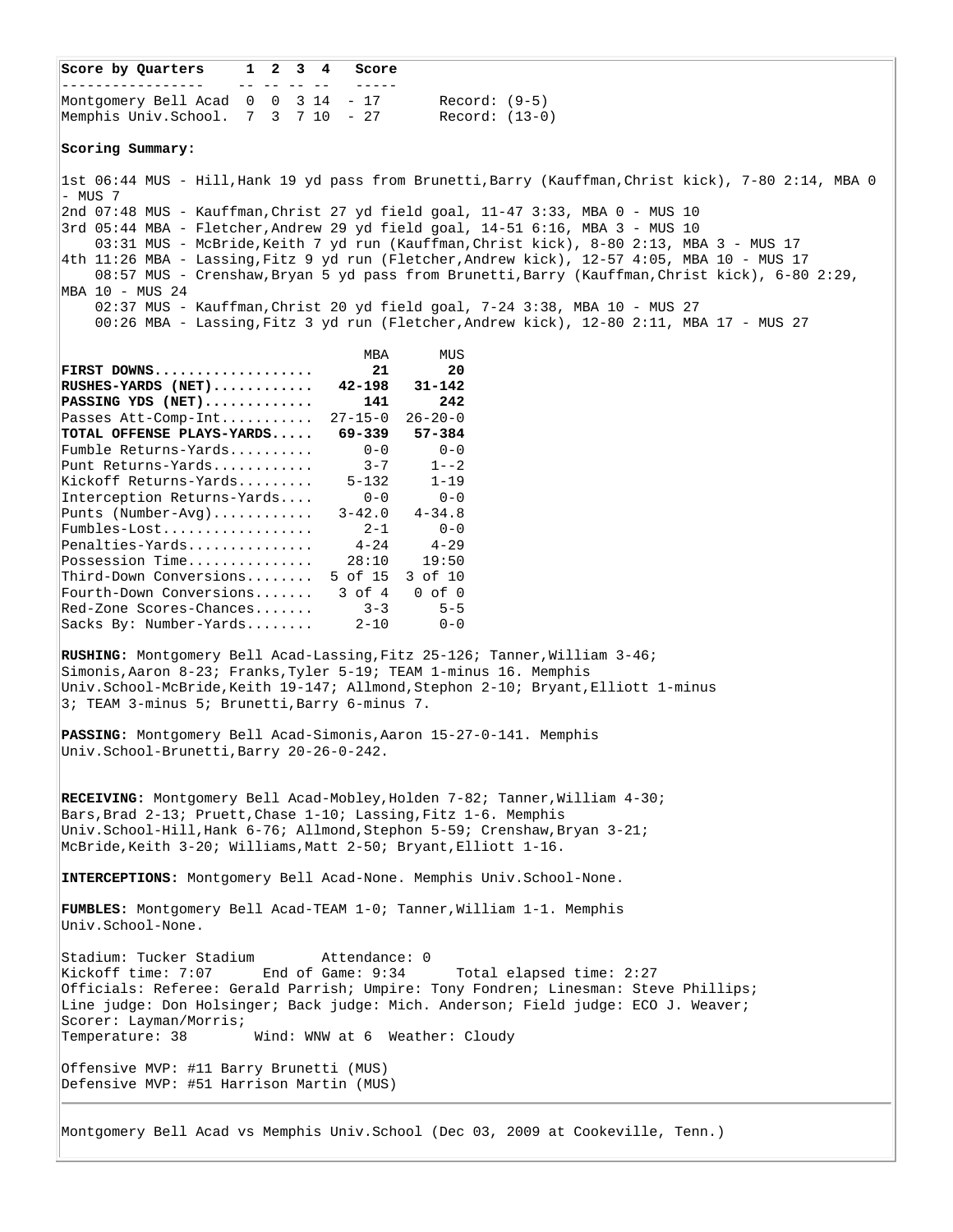**SACKS (UA-A):** Montgomery Bell Acad-Bars, Brad 1-0; Caldwell, Connor 0-1; Kay,James 0-1. Memphis Univ.School-None.

**TACKLES (UA-A):** Montgomery Bell Acad-Wright,Jhamal 6-3; Riegle,Joe 6-3; Lassing,Fitz 6-2; Bars,Brad 5-1; Nutkis,Jeff 3-3; Kay,James 1-5; Caldwell,Connor 1-3; Tanner,William 1-2; Hughes,De'Ante 1-2; Lucaci,Andrei 2-0; Hornbuckle,Alex 1-0; Cain,Bennett 1-0. Memphis Univ.School-Martin,Harrison 7-5; Wilder,Eli 3-5; Martin,Franklin 6-1; Thompson,Mitche 6-1; Rudolph,Jake 6-0; Gardella,Andrew 3-3; Coleman,Wylie 3-2; Harris,Sam 1-3; Erickson,Zach 1-3; Stallworth,Quay 1-2; Manis,Jason 2-0; Kauffman,Christ 2-0; Dickinson,Henry 1-1; Jackson,Louis 0-2; Vergos, Nick  $0-2$ ; Finney, Landon  $1-0$ ; Furr, Clayton  $1-0$ ; Schaefer, Matt  $0-1$ ; Perdzock,Holt 0-1.

#### **Player participation:**

Montgomery Bell Acad: 1-Fletcher,Andrew, 2-Simonis,Aaron, 3-Mobley,Holden, 4-Kay,James, 5- Riegle,Joe, 11-Tanner,William, 17-Nutkis,Jeff, 19-Bars,Brad, 22-Franks,Tyler, 23-Lassing,Fitz, 24-Hughes,De'Ante, 33- Wright,Jhamal, 50-Lucaci,Andrei, 55-Cain,Bennett, 57-Caldwell,Connor, 62-Hornbuckle,Alex, 81-Pruett,Chase. Memphis Univ.School: 3-Schaefer,Matt, 4-Hill,Hank, 5-Williams,Matt, 6-Thompson,Mitche, 7- Coleman,Wylie, 8-Harris,Sam, 9-Martin,Franklin, 11-Brunetti,Barry, 13-Rudolph,Jake, 15-Baker,Toby, 16-Baty,Forrest, 17- Sousoulas,John, 18-Kauffman,Christ, 19-Perdzock,Holt, 20-McBride,Keith, 22-Allmond,Stephon, 23-Finney,Landon, 25-Gardella,Andrew, 32- Erickson,Zach, 37-Manis,Jason, 38-Bryant,Elliott, 41-Wilder,Eli, 42-Stallworth,Quay, 46-Dickinson,Henry, 47-Jackson,Louis, 49- Furr,Clayton, 51-Martin,Harrison, 55-Vergos,Nick, 86-Crenshaw,Bryan.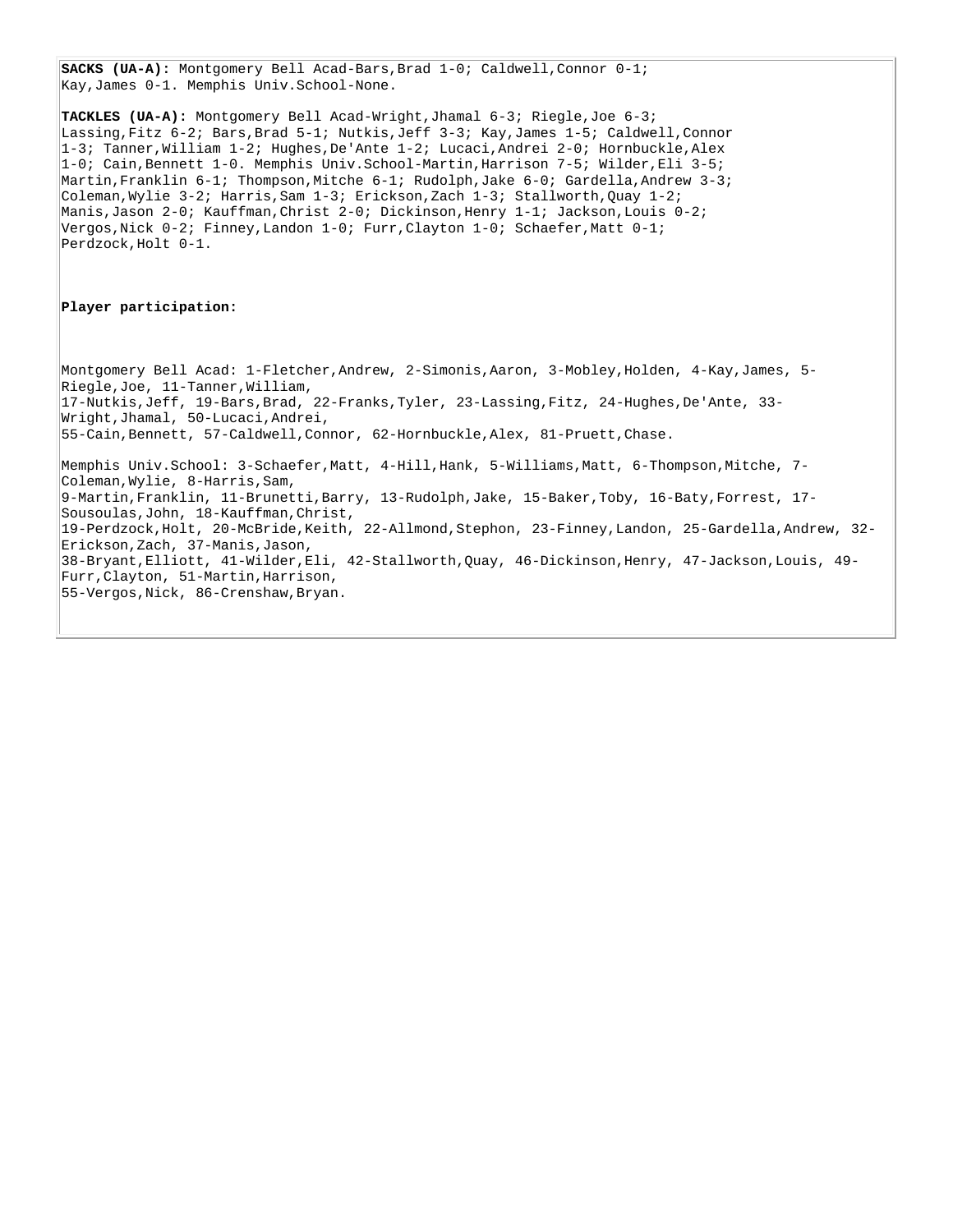# **Play-by-Play Summary**

## **Play-by-Play Summary The Automated ScoreBook**

### **Montgomery Bell Acad vs Memphis Univ.School (Dec 03, 2009 at Cookeville, Tenn.) 1st Quarter**

| Fletcher, Andrew kickoff 59 yards to the MUS1, Williams, Matt return 19 yards to the MUS20 |                                                                                              |  |
|--------------------------------------------------------------------------------------------|----------------------------------------------------------------------------------------------|--|
| (Bars, Brad).                                                                              |                                                                                              |  |
| Mus 1-10 at Mus20                                                                          | Brunetti, Barry pass complete to Allmond, Stephon for 20 yards to the MUS40, 1ST DOWN        |  |
| MUS, out-of-bounds (Riegle, Joe).                                                          |                                                                                              |  |
| Mus 1-10 at Mus40                                                                          | Brunetti, Barry pass complete to Allmond, Stephon for 12 yards to the MBA48, 1ST DOWN        |  |
| MUS, out-of-bounds (Wright, Jhamal).                                                       |                                                                                              |  |
| Mus 1-10 at Mba48                                                                          | McBride, Keith rush for 5 yards to the MBA43, out-of-bounds (Wright, Jhamal).                |  |
| Mus $2-5$ at Mba43                                                                         | PENALTY MUS false start 4 yards to the MBA47.                                                |  |
| Mus 2-9 at Mba47                                                                           | Brunetti, Barry sacked for loss of 4 yards to the MUS49 (Bars, Brad), PENALTY MUS illegal    |  |
| procedure declined.                                                                        |                                                                                              |  |
| Mus 3-13 at Mus49                                                                          | Brunetti, Barry pass complete to Hill, Hank for 11 yards to the MBA40, out-of-bounds         |  |
| (Nutkis, Jeff).                                                                            |                                                                                              |  |
| Mus $4-2$ at Mba40                                                                         | Timeout Memphis Univ. School, clock 11:11.                                                   |  |
| Mus 4-2 at Mba40                                                                           | Baker, Toby punt 28 yards to the MBA12, Tanner, William return 5 yards to the MBA17          |  |
| (Manis, Jason).                                                                            |                                                                                              |  |
|                                                                                            | Drive: 5 plays, 40 yards, TOP 00:57                                                          |  |
| Mba 1-10 at Mba17                                                                          | MONTGOMERY BELL ACAD drive start at 11:03.                                                   |  |
| Mba 1-10 at Mba17                                                                          | Tanner, William rush for 23 yards to the MBA40, 1ST DOWN MBA, out-of-bounds                  |  |
|                                                                                            | (Martin, Harrison), PENALTY MUS personal foul 15 yards to the MUS45, 1ST DOWN MBA.           |  |
| Mba 1-10 at Mus45                                                                          | 1st and 10.                                                                                  |  |
| Mba 1-10 at Mus45                                                                          | Tanner, William rush for 24 yards to the MUS21, 1ST DOWN MBA, out-of-bounds                  |  |
| (Rudolph, Jake).                                                                           |                                                                                              |  |
| Mba 1-10 at Mus21                                                                          | Lassing, Fitz rush for no gain to the MUS21 (Martin, Harrison).                              |  |
| Mba 2-10 at Mus21                                                                          | Simonis, Aaron rush for loss of 2 yards to the MUS23 (Erickson, Zach; Martin, Harrison).     |  |
| Mba 3-12 at Mus23                                                                          | Simonis, Aaron pass complete to Bars, Brad for 1 yard to the MUS22 (Coleman, Wylie).         |  |
| Mba 4-11 at Mus22                                                                          | Fletcher, Andrew field goal attempt from 38 MISSED - wide right, spot at MUS20, clock 08:58. |  |
|                                                                                            | Drive: 6 plays, 61 yards, TOP 02:05                                                          |  |
| Mus 1-10 at Mus20                                                                          | MEMPHIS UNIV.SCHOOL drive start at 08:58.                                                    |  |
| Mus 1-10 at Mus20                                                                          | McBride, Keith rush for 2 yards to the MUS22 (Lassing, Fitz).                                |  |
| Mus 2-8 at Mus22                                                                           | Brunetti, Barry pass complete to Williams, Matt for 24 yards to the MUS46, 1ST DOWN MUS,     |  |
| out-of-bounds (Wright, Jhamal).                                                            |                                                                                              |  |
| Mus 1-10 at Mus46                                                                          | Brunetti, Barry pass complete to Hill, Hank for 2 yards to the MUS48, out-of-bounds          |  |
| (Wright, Jhamal).                                                                          |                                                                                              |  |
| Mus 2-8 at Mus48                                                                           | Brunetti, Barry pass complete to Crenshaw, Bryan for 5 yards to the MBA47                    |  |
| (Kay, James; Caldwell, Connor).                                                            |                                                                                              |  |
| Mus $3-3$ at Mba47                                                                         | McBride, Keith rush for 7 yards to the MBA40, 1ST DOWN MUS (Hornbuckle, Alex).               |  |
| Mus 1-10 at Mba40                                                                          | McBride, Keith rush for 21 yards to the MBA19, 1ST DOWN MUS (Riegle, Joe; Wright, Jhamal).   |  |
| Mus 1-10 at Mba19                                                                          | Brunetti, Barry pass complete to Hill, Hank for 19 yards to the MBA0, 1ST DOWN MUS,          |  |
| TOUCHDOWN, clock 06:44.                                                                    |                                                                                              |  |
|                                                                                            | Kauffman, Christ kick attempt good.                                                          |  |
|                                                                                            | Memphis Univ.School 7, Montgomery Bell Acad 0                                                |  |
|                                                                                            | Drive: 7 plays, 80 yards, TOP 02:14                                                          |  |
|                                                                                            | Sousoulas, John kickoff 58 yards to the MBA2, Tanner, William return 24 yards to the MBA26   |  |
| (Finney, Landon).                                                                          |                                                                                              |  |
| Mba 1-10 at Mba26                                                                          | MONTGOMERY BELL ACAD drive start at 06:44.                                                   |  |
| Mba 1-10 at Mba26                                                                          | Simonis, Aaron pass complete to Mobley, Holden for 10 yards to the MBA36, 1ST DOWN           |  |
| MBA (Thompson, Mitche).                                                                    |                                                                                              |  |
| Mba 1-10 at Mba36                                                                          | Lassing, Fitz rush for 19 yards to the MUS45, 1ST DOWN MBA (Thompson, Mitche).               |  |
| Mba 1-10 at Mus45                                                                          | Lassing, Fitz rush for 2 yards to the MUS43 (Martin, Harrison; Gardella, Andrew).            |  |
| Mba 2-8 at Mus43                                                                           | Simonis, Aaron pass complete to Tanner, William for 11 yards to the MUS32, 1ST DOWN          |  |
| MBA (Martin, Harrison).                                                                    |                                                                                              |  |
| Mba 1-10 at Mus32                                                                          | Lassing, Fitz rush for 5 yards to the MUS27 (Wilder, Eli; Jackson, Louis).                   |  |
| Mba 2-5 at Mus27                                                                           | Simonis, Aaron pass incomplete to Mobley, Holden.                                            |  |
| Mba 3-5<br>at Mus27                                                                        | Simonis, Aaron rush for 4 yards to the MUS23 (Rudolph, Jake), PENALTY MBA holding 10 yards   |  |
| to the MUS33.                                                                              |                                                                                              |  |
| Mba 3-11 at Mus33                                                                          | 3rd and 11.                                                                                  |  |
| Mba 3-11 at Mus33                                                                          | PENALTY MBA false start 4 yards to the MUS37.                                                |  |
| Mba 3-15 at Mus37                                                                          | Simonis, Aaron pass incomplete to Tanner, William.                                           |  |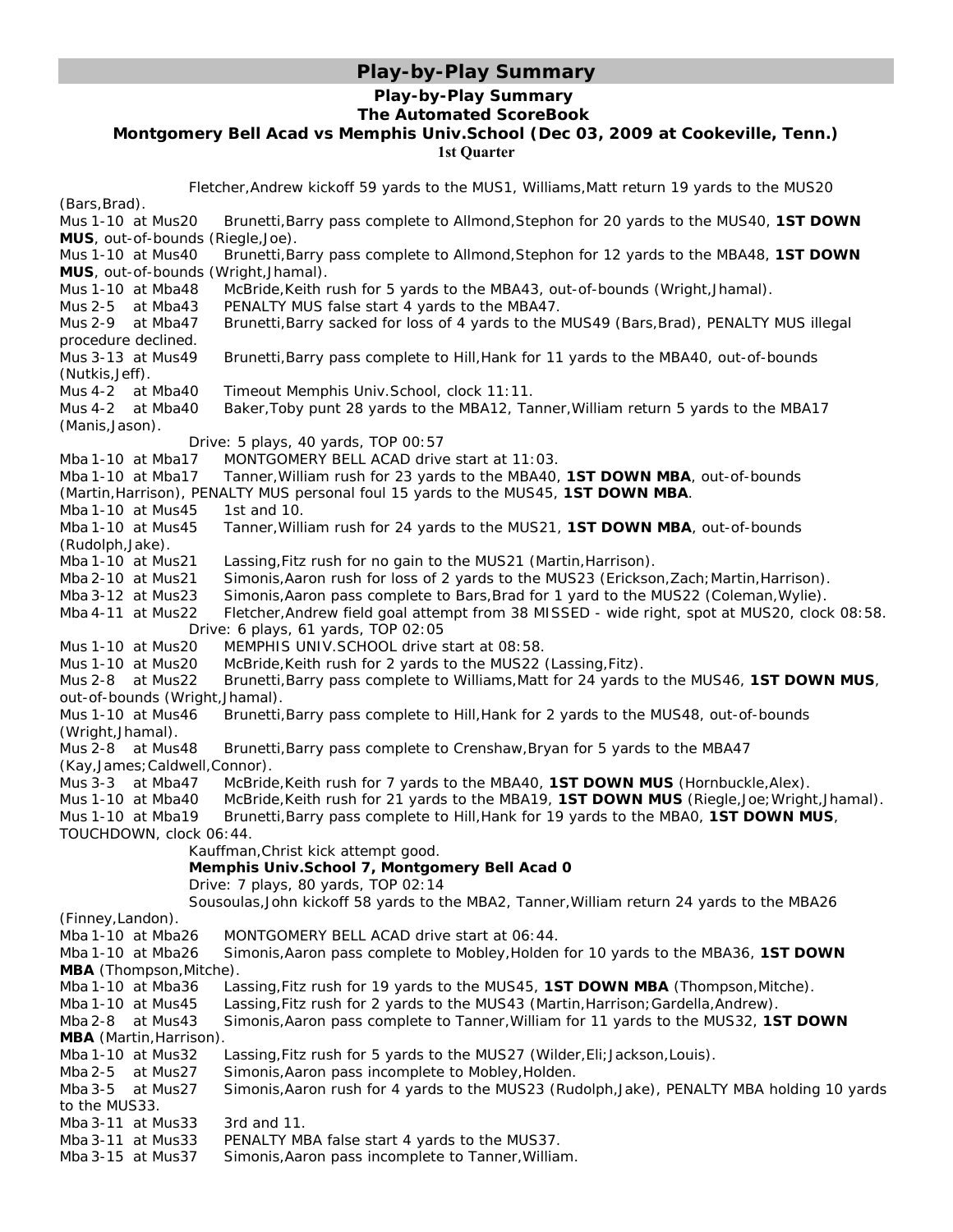- Mba 4-15 at Mus37 Fletcher, Andrew field goal attempt from 53 MISSED short, spot at MUS20, clock 03:38. Drive: 9 plays, 37 yards, TOP 03:06
- Mus 1-10 at Mus20 MEMPHIS UNIV. SCHOOL drive start at 03:38.
- Mus 1-10 at Mus20 McBride,Keith rush for 8 yards to the MUS28 (Kay,James;Tanner,William).

Mus 2-2 at Mus28 McBride,Keith rush for 6 yards to the MUS34, **1ST DOWN MUS**, out-of-bounds (Wright,Jhamal;Hughes,De'Ante).

- Mus 1-10 at Mus34 Brunetti,Barry pass incomplete to Hill,Hank, QB hurry by Caldwell,Connor.
- Mus 2-10 at Mus34 Brunetti,Barry pass incomplete to Allmond,Stephon.
- Mus 3-10 at Mus34 Brunetti, Barry pass complete to McBride, Keith for 2 yards to the MUS36 (Lassing, Fitz).
- Mus 4-8 at Mus36 Baker,Toby punt 38 yards to the MBA26, Tanner,William return 4 yards to the MBA30

(Perdzock,Holt;Schaefer,Matt).

- Drive: 5 plays, 16 yards, TOP 01:36
- Mba 1-10 at Mba30 MONTGOMERY BELL ACAD drive start at 02:02.
- Mba 1-10 at Mba30 Simonis,Aaron rush for 12 yards to the MBA42, **1ST DOWN MBA** (Martin,Franklin).
- Mba 1-10 at Mba42 *PENALTY MBA false start 5 yards to the MBA37*.
- Mba 1-15 at Mba37 Simonis, Aaron rush for 3 yards to the MBA40 (Harris, Sam; Coleman, Wylie).
- Mba 2-12 at Mba40 Lassing,Fitz rush for 32 yards to the MUS28, **1ST DOWN MBA**, out-of-bounds (Wilder,Eli).
- Mba 1-10 at Mus28 Lassing, Fitz rush for no gain to the MUS28 (Coleman, Wylie; Martin, Harrison). Drive: 4 plays, 42 yards, TOP 02:41

**Memphis Univ.School 7, Montgomery Bell Acad 0**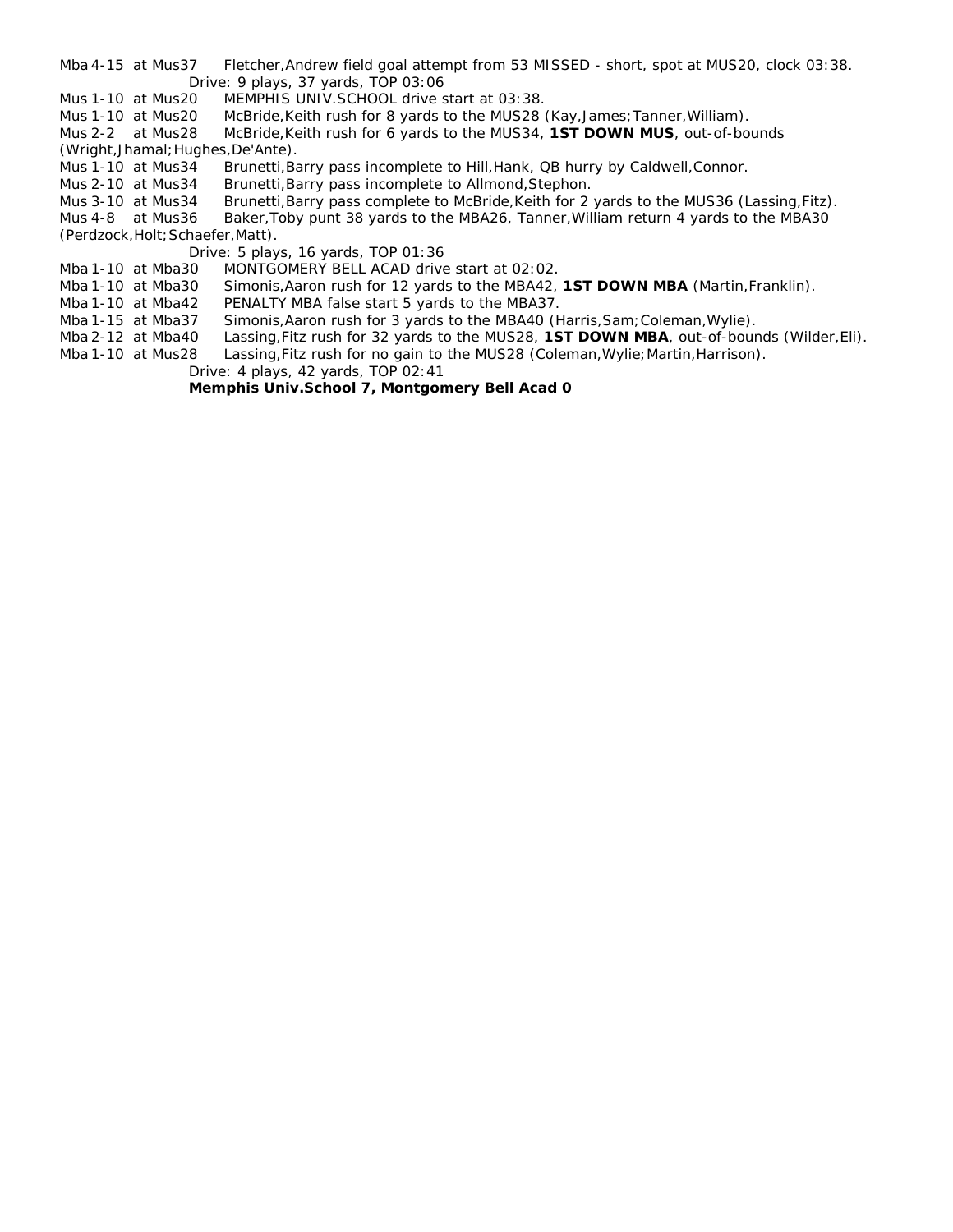### **2nd Quarter**

Mba 2-10 at Mus28Start of 2nd quarter, clock 12:00.

Mba 2-10 at Mus28Simonis,Aaron rush for 1 yard to the MUS27 (Martin,Harrison).

Mba 3-9 at Mus27 Simonis, Aaron pass incomplete to Bars, Brad (Thompson, Mitche).

Mba 4-9 at Mus27TEAM rush for loss of 6 yards to the MUS33, fumble by TEAM recovered by MBA Beckner,Jack at MUS43.

### Drive: 7 plays, 27 yards, TOP 02:41

Mus 1-10 at Mus43MEMPHIS UNIV.SCHOOL drive start at 11:21.

Mus 1-10 at Mus43Brunetti,Barry pass complete to Bryant,Elliott for 16 yards to the MBA41, **1ST DOWN MUS** (Lassing,Fitz).

Mus 1-10 at Mba41Brunetti,Barry pass complete to Hill,Hank for 9 yards to the MBA32, out-of-bounds (Nutkis,Jeff).

Mus 2-1 at Mba32Brunetti,Barry rush for 2 yards to the MBA30, **1ST DOWN MUS** (Cain,Bennett).

Mus 1-10 at Mba30Brunetti,Barry pass complete to Hill,Hank for 11 yards to the MBA19, **1ST DOWN** 

**MUS** (Nutkis,Jeff;Lassing,Fitz).

Mus 1-10 at Mba19Bryant,Elliott rush for loss of 3 yards to the MBA22 (Lucaci,Andrei).

Mus 2-13 at Mba22Brunetti,Barry pass complete to Allmond,Stephon for 8 yards to the MBA14

(Riegle,Joe;Hughes,De'Ante).

Mus 3-5 at Mba14Brunetti,Barry pass complete to McBride,Keith for 9 yards to the MBA5, **1ST DOWN MUS** (Lassing,Fitz).

Mus 1-G at Mba05McBride, Keith rush for 1 yard to the MBA4 (Bars, Brad).

Mus 2-G at Mba04Timeout Memphis Univ.School, clock 08:34.

- Mus 2-G at Mba04Brunetti, Barry pass incomplete to McBride, Keith.
- Mus 3-G at Mba04Brunetti, Barry sacked for loss of 6 yards to the MBA10 (Kay, James; Caldwell, Connor).
- Mus 4-G at Mba10Kauffman,Christ field goal attempt from 27 GOOD, clock 07:48.

### **Memphis Univ.School 10, Montgomery Bell Acad 0**

Drive: 11 plays, 47 yards, TOP 03:33

Kauffman,Christ kickoff 50 yards to the MBA10, Tanner,William return 21 yards to the MBA31

(Kauffman,Christ).

Mba 1-10 at Mba31MONTGOMERY BELL ACAD drive start at 07:48.

- Mba 1-10 at Mba31Lassing,Fitz rush for 6 yards to the MBA37 (Martin,Harrison).
- Mba 2-4 at Mba37Lassing,Fitz rush for 3 yards to the MBA40 (Wilder,Eli).
- Mba 3-1 at Mba40Lassing,Fitz rush for 2 yards to the MBA42, **1ST DOWN MBA** (Harris,Sam;Erickson,Zach).
- Mba 1-10 at Mba42Simonis, Aaron pass complete to Mobley, Holden for 8 yards to the 50 yardline (Martin, Franklin).
- Mba 2-2 at Mba50Lassing,Fitz rush for no gain to the 50 yardline (Martin,Harrison).
- Mba 3-2 at Mba50Lassing, Fitz rush for no gain to the 50 yardline (Wilder, Eli; Gardella, Andrew).
- Mba 4-2 at Mba50Timeout Montgomery Bell Acad, clock 03:55.

Mba 4-2 at Mba50Lassing,Fitz punt 37 yards to the MUS13, fair catch by Baty,Forrest.

- Drive: 6 plays, 19 yards, TOP 03:59
- Mus 1-10 at Mus13MEMPHIS UNIV.SCHOOL drive start at 03:49.
- Mus 1-10 at Mus13 McBride, Keith rush for 7 yards to the MUS20 (Lassing, Fitz; Bars, Brad).
- Mus 2-3 at Mus20Brunetti,Barry pass incomplete to Allmond,Stephon.
- Mus 3-3 at Mus20 Brunetti, Barry rush for loss of 2 yards to the MUS18 (Bars, Brad).
- Mus 4-5 at Mus18Baker,Toby punt 32 yards to the 50 yardline, fair catch by Tanner,William. Drive: 3 plays, 5 yards, TOP 00:41
- Mba 1-10 at Mba50MONTGOMERY BELL ACAD drive start at 03:08.
- Mba 1-10 at Mba50Tanner,William rush for loss of 1 yard to the MBA49 (Wilder,Eli;Jackson,Louis).
- Mba 2-11 at Mba49Franks,Tyler rush for 6 yards to the MUS45 (Wilder,Eli).
- Mba 3-5 at Mus45Franks,Tyler rush for 1 yard to the MUS44 (Coleman,Wylie).
- Mba 4-4 at Mus44Timeout Montgomery Bell Acad, clock 01:10.
- Mba 4-4 at Mus44Lassing,Fitz punt 41 yards to the MUS3, downed.
	- Drive: 3 plays, 6 yards, TOP 02:07
- Mus 1-10 at Mus03MEMPHIS UNIV.SCHOOL drive start at 01:01.
- Mus 1-10 at Mus03TEAM rush for loss of 1 yard to the MUS2.
- Mus 2-11 at Mus02Brunetti,Barry rush for no gain to the MUS2 (Kay,James).
- Mus 3-11 at Mus02Timeout Memphis Univ.School, clock 00:12.
- Mus 3-11 at Mus02*PENALTY MBA Encroachment 5 yards to the MUS7*.
- Mus 3-6 at Mus07TEAM rush for loss of 2 yards to the MUS5.
- Mus 4-8 at Mus05End of half, clock 00:00.

Drive: 3 plays, 2 yards, TOP 01:01

### **Memphis Univ.School 10, Montgomery Bell Acad 0**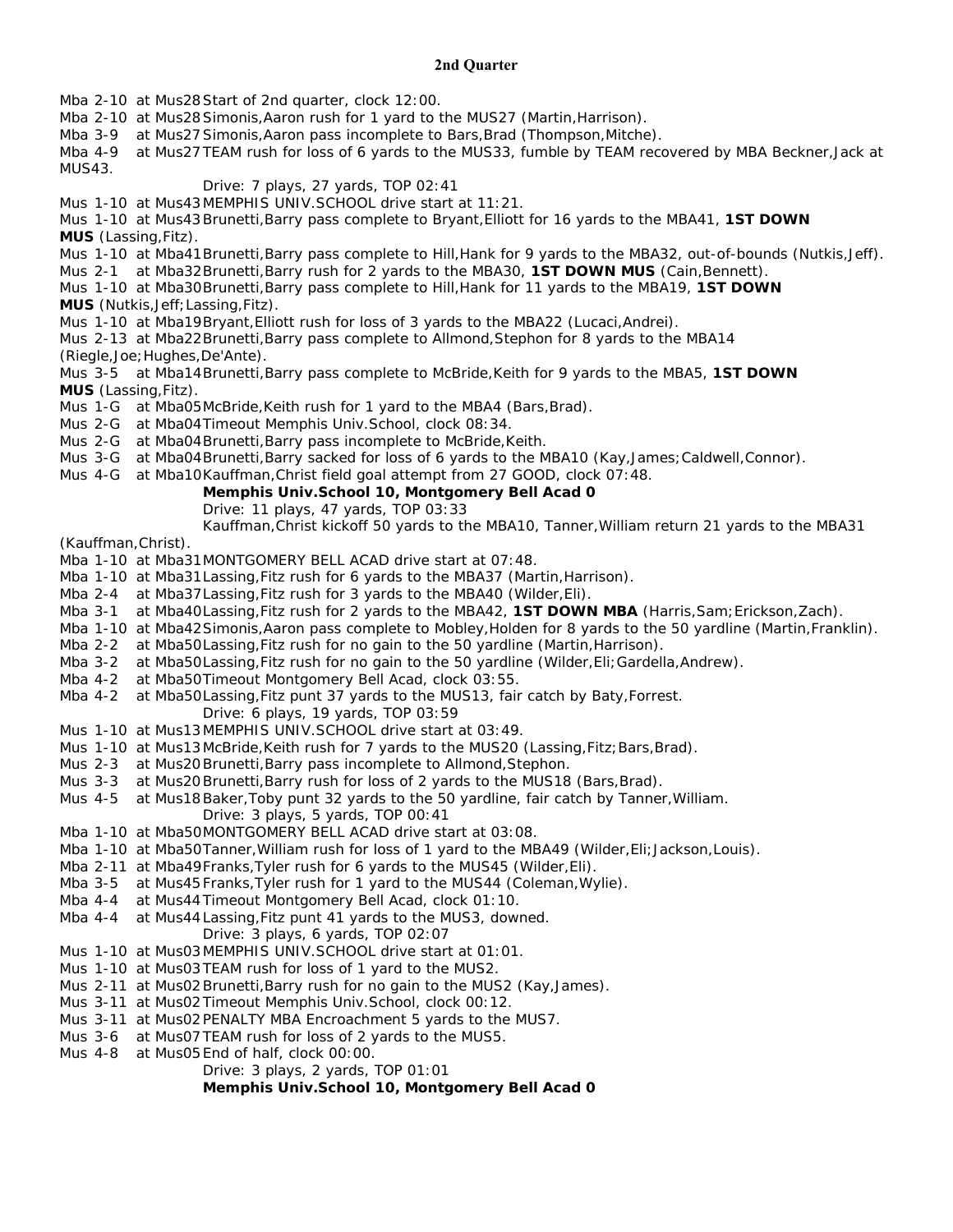| Mus 4-8 at Mus05<br>Start of 3rd quarter, clock 12:00.                                                                                                                                              |  |  |
|-----------------------------------------------------------------------------------------------------------------------------------------------------------------------------------------------------|--|--|
| Drive: 3 plays, 2 yards, TOP 01:01                                                                                                                                                                  |  |  |
| Kauffman, Christ kickoff 89 yards to the MBA6, Tanner, William return 31 yards to the MBA37                                                                                                         |  |  |
| (Kauffman, Christ).<br>MONTGOMERY BELL ACAD drive start at 12:00.<br>Mba 1-10 at Mba37                                                                                                              |  |  |
| Lassing, Fitz rush for 11 yards to the MBA48, 1ST DOWN MBA (Thompson, Mitche).<br>Mba 1-10 at Mba37                                                                                                 |  |  |
| Simonis, Aaron pass complete to Mobley, Holden for 4 yards to the MUS48 (Rudolph, Jake).<br>Mba 1-10 at Mba48                                                                                       |  |  |
| Franks, Tyler rush for 3 yards to the MUS45 (Coleman, Wylie).<br>Mba 2-6 at Mus48                                                                                                                   |  |  |
| Mba 3-3 at Mus45<br>Simonis, Aaron rush for 5 yards to the MUS40, 1ST DOWN                                                                                                                          |  |  |
| MBA (Martin, Harrison; Dickinson, Henry).                                                                                                                                                           |  |  |
| Lassing, Fitz rush for 2 yards to the MUS38 (Martin, Harrison).<br>Mba 1-10 at Mus40                                                                                                                |  |  |
| Lassing, Fitz rush for 7 yards to the MUS31 (Thompson, Mitche; Stallworth, Quay).<br>Mba 2-8 at Mus38                                                                                               |  |  |
| Lassing, Fitz rush for 7 yards to the MUS24, 1ST DOWN MBA (Vergos, Nick; Harris, Sam).<br>Mba 3-1<br>at Mus31                                                                                       |  |  |
| Mba 1-10 at Mus24<br>Franks, Tyler rush for 8 yards to the MUS16 (Martin, Franklin; Stallworth, Quay).                                                                                              |  |  |
| Mba 2-2 at Mus16<br>Simonis, Aaron pass incomplete to Mobley, Holden.                                                                                                                               |  |  |
| Lassing, Fitz rush for 4 yards to the MUS12, 1ST DOWN MBA (Dickinson, Henry).<br>Mba 3-2 at Mus16                                                                                                   |  |  |
| Lassing, Fitz rush for no gain to the MUS12 (Wilder, Eli; Martin, Harrison).<br>Mba 1-10 at Mus12                                                                                                   |  |  |
| Simonis, Aaron rush for no gain to the MUS12 (Erickson, Zach).<br>Mba 2-10 at Mus12                                                                                                                 |  |  |
| Simonis, Aaron pass incomplete to Tanner, William (Rudolph, Jake).<br>Mba 3-10 at Mus12                                                                                                             |  |  |
| Fletcher, Andrew field goal attempt from 29 GOOD, clock 05:44.<br>Mba 4-10 at Mus12                                                                                                                 |  |  |
| Memphis Univ.School 10, Montgomery Bell Acad 3                                                                                                                                                      |  |  |
| Drive: 14 plays, 51 yards, TOP 06:16                                                                                                                                                                |  |  |
| Fletcher, Andrew kickoff 60 yards to the MUS0, touchback.                                                                                                                                           |  |  |
| MEMPHIS UNIV.SCHOOL drive start at 05:44.<br>Mus 1-10 at Mus20                                                                                                                                      |  |  |
| Mus 1-10 at Mus20<br>Brunetti, Barry pass complete to Crenshaw, Bryan for 11 yards to the MUS31, 1ST DOWN                                                                                           |  |  |
| MUS (Hughes, De'Ante).                                                                                                                                                                              |  |  |
| Mus 1-10 at Mus31<br>Brunetti, Barry pass incomplete to Crenshaw, Bryan.                                                                                                                            |  |  |
| Brunetti, Barry pass complete to Allmond, Stephon for 14 yards to the MUS45, 1ST DOWN<br>Mus 2-10 at Mus31                                                                                          |  |  |
| MUS (Tanner, William).                                                                                                                                                                              |  |  |
| McBride, Keith rush for 6 yards to the MBA49 (Caldwell, Connor; Kay, James).<br>Mus 1-10 at Mus45<br>McBride, Keith rush for 14 yards to the MBA35, 1ST DOWN MUS (Riegle, Joe).<br>Mus 2-4 at Mba49 |  |  |
| Brunetti, Barry pass complete to Williams, Matt for 26 yards to the MBA9, 1ST DOWN<br>Mus 1-10 at Mba35                                                                                             |  |  |
| MUS (Tanner, William; Nutkis, Jeff).                                                                                                                                                                |  |  |
| Mus 1-G at Mba09<br>PENALTY MUS false start 5 yards to the MBA14.                                                                                                                                   |  |  |
| McBride, Keith rush for 7 yards to the MBA7 (Wright, Jhamal).<br>Mus 1-G at Mba14                                                                                                                   |  |  |
| Mus 2-G at Mba07<br>McBride, Keith rush for 7 yards to the MBAO, TOUCHDOWN, clock 03:31.                                                                                                            |  |  |
| Kauffman, Christ kick attempt good.                                                                                                                                                                 |  |  |
| Memphis Univ.School 17, Montgomery Bell Acad 3                                                                                                                                                      |  |  |
| Drive: 8 plays, 80 yards, TOP 02:13                                                                                                                                                                 |  |  |
| Kauffman, Christ kickoff 49 yards to the MBA11, Wright, Jhamal return 32 yards to the MBA43,                                                                                                        |  |  |
| out-of-bounds (Thompson, Mitche).                                                                                                                                                                   |  |  |
| MONTGOMERY BELL ACAD drive start at 03:31.<br>Mba 1-10 at Mba43                                                                                                                                     |  |  |
| Mba 1-10 at Mba43<br>Lassing, Fitz rush for 9 yards to the MUS48 (Martin, Franklin).                                                                                                                |  |  |
| Lassing, Fitz rush for 2 yards to the MUS46, 1ST DOWN MBA (Erickson, Zach; Vergos, Nick).<br>Mba 2-1<br>at Mus48                                                                                    |  |  |
| Timeout Montgomery Bell Acad, clock 02:38.<br>Mba 1-10 at Mus46                                                                                                                                     |  |  |
| Simonis, Aaron pass complete to Mobley, Holden for no gain to the MUS46<br>Mba 1-10 at Mus46                                                                                                        |  |  |
| (Wilder, Eli; Gardella, Andrew).                                                                                                                                                                    |  |  |
| Simonis, Aaron pass complete to Tanner, William for 11 yards to the MUS35, 1ST DOWN<br>Mba 2-10 at Mus46                                                                                            |  |  |
| <b>MBA</b> (Martin, Franklin).                                                                                                                                                                      |  |  |
| Simonis, Aaron pass incomplete to Tanner, William.<br>Mba 1-10 at Mus35                                                                                                                             |  |  |
| Franks, Tyler rush for 1 yard to the MUS34 (Stallworth, Quay).<br>Mba 2-10 at Mus35                                                                                                                 |  |  |
| Simonis, Aaron pass complete to Bars, Brad for 12 yards to the MUS22, 1ST DOWN<br>Mba 3-9 at Mus34                                                                                                  |  |  |
| MBA (Rudolph, Jake).                                                                                                                                                                                |  |  |
| Mba 1-10 at Mus22<br>Lassing, Fitz rush for 1 yard to the MUS21 (Gardella, Andrew).                                                                                                                 |  |  |
| Mba 2-9<br>Simonis, Aaron rush for no gain to the MUS21 (Furr, Clayton).<br>at Mus21                                                                                                                |  |  |
| Drive: 9 plays, 36 yards, TOP 04:05<br>Momphis Univ Cohool 17 Montgomery Poll Agod 2                                                                                                                |  |  |

**Memphis Univ.School 17, Montgomery Bell Acad 3**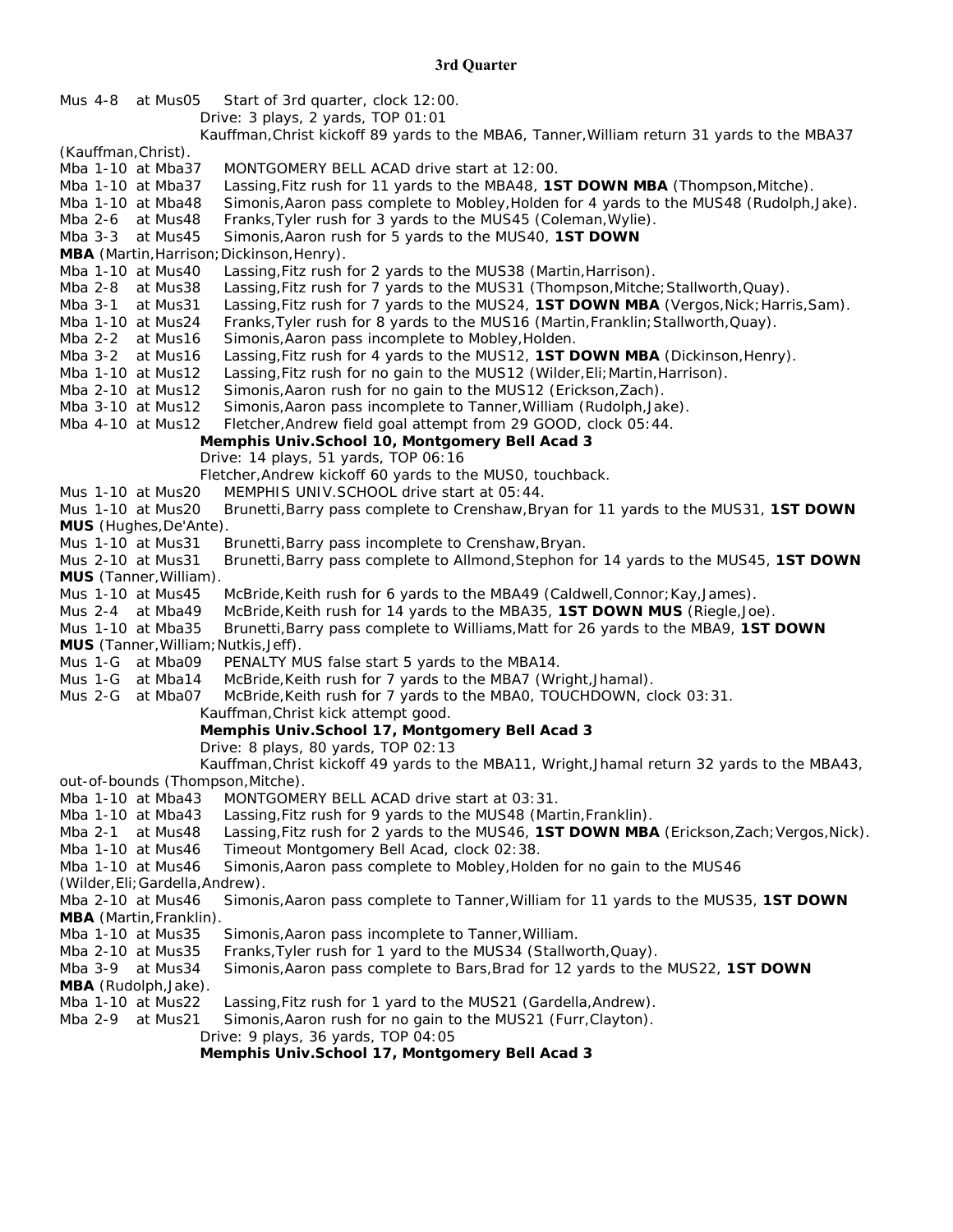### **4th Quarter**

| Mba 3-9<br>at Mus21                    | Start of 4th quarter, clock 12:00.                                                                                                      |  |
|----------------------------------------|-----------------------------------------------------------------------------------------------------------------------------------------|--|
| Mba 3-9<br>at Mus21                    | Simonis, Aaron pass incomplete to Bars, Brad (Erickson, Zach).                                                                          |  |
| Mba 4-9<br>at Mus21                    | Timeout Montgomery Bell Acad, clock 11:52.                                                                                              |  |
| Mba 4-9<br>at Mus21                    | Simonis, Aaron pass complete to Mobley, Holden for 12 yards to the MUS9, 1ST DOWN MBA.                                                  |  |
| Mba 1-G<br>at Mus09                    | Lassing, Fitz rush for 9 yards to the MUS0, TOUCHDOWN, clock 11:26.                                                                     |  |
|                                        | Fletcher, Andrew kick attempt good.                                                                                                     |  |
|                                        | Memphis Univ.School 17, Montgomery Bell Acad 10                                                                                         |  |
|                                        | Drive: 12 plays, 57 yards, TOP 04:05                                                                                                    |  |
| Mus 1-10 at Mus20                      | Fletcher, Andrew kickoff 60 yards to the MUS0, touchback.<br>MEMPHIS UNIV.SCHOOL drive start at 11:26.                                  |  |
| Mus 1-10 at Mus20                      | McBride, Keith rush for 39 yards to the MBA41, 1ST DOWN MUS (Riegle, Joe; Nutkis, Jeff).                                                |  |
| Mus 1-10 at Mba41                      | Brunetti, Barry pass incomplete to Allmond, Stephon, PENALTY MUS illegal procedure 5 yards to                                           |  |
| the MBA46, NO PLAY.                    |                                                                                                                                         |  |
| Mus 1-15 at Mba46                      | Brunetti, Barry pass complete to McBride, Keith for 9 yards to the MBA37 (Caldwell, Connor).                                            |  |
| Mus 2-6 at Mba37                       | Brunetti, Barry pass complete to Hill, Hank for 24 yards to the MBA13, 1ST DOWN                                                         |  |
| MUS (Nutkis, Jeff).                    |                                                                                                                                         |  |
| Mus 1-10 at Mba13                      | McBride, Keith rush for 3 yards to the MBA10 (Lucaci, Andrei).                                                                          |  |
| Mus 2-7 at Mba10                       | Brunetti, Barry pass complete to Allmond, Stephon for 5 yards to the MBA5, out-of-bounds                                                |  |
| (Wright, Jhamal).                      |                                                                                                                                         |  |
| Mus 3-2 at Mba05                       | Brunetti, Barry pass complete to Crenshaw, Bryan for 5 yards to the MBA0, 1ST DOWN MUS,                                                 |  |
| TOUCHDOWN, clock 08:57.                |                                                                                                                                         |  |
|                                        | Kauffman, Christ kick attempt good.                                                                                                     |  |
|                                        | Memphis Univ.School 24, Montgomery Bell Acad 10                                                                                         |  |
|                                        | Drive: 6 plays, 80 yards, TOP 02:29                                                                                                     |  |
|                                        | Kauffman, Christ kickoff 58 yards to the MBA2, Tanner, William return 24 yards to the MBA26, out-                                       |  |
| of-bounds (Manis, Jason).              |                                                                                                                                         |  |
| Mba 1-10 at Mba26<br>Mba 1-10 at Mba26 | MONTGOMERY BELL ACAD drive start at 08:57.                                                                                              |  |
| Mba 2-10 at Mba26                      | Lassing, Fitz rush for no gain to the MBA26 (Rudolph, Jake).<br>Lassing, Fitz rush for loss of 3 yards to the MBA23 (Gardella, Andrew). |  |
| Mba 3-13 at Mba23                      | Simonis, Aaron pass incomplete to Tanner, William (Stallworth, Quay).                                                                   |  |
| Mba 4-13 at Mba23                      | Lassing, Fitz punt 48 yards to the MUS29, Baty, Forrest return -2 yards to the MUS27                                                    |  |
| (Riegle, Joe).                         |                                                                                                                                         |  |
|                                        | Drive: 3 plays, minus 3 yards, TOP 01:40                                                                                                |  |
| Mus 1-10 at Mus27                      | MEMPHIS UNIV.SCHOOL drive start at 07:17.                                                                                               |  |
| Mus 1-10 at Mus27                      | McBride, Keith rush for no gain to the MUS27 (Riegle, Joe).                                                                             |  |
| Mus 2-10 at Mus27                      | Brunetti, Barry pass incomplete to Hill, Hank.                                                                                          |  |
| Mus 3-10 at Mus27                      | Brunetti, Barry rush for 3 yards to the MUS30, out-of-bounds.                                                                           |  |
| Mus 4-7 at Mus30                       | Baker, Toby punt 41 yards to the MBA29, Tanner, William return 0 yards to the MBA29, fumble                                             |  |
|                                        | by Tanner, William recovered by MUS Stallworth, Quay at MBA27.                                                                          |  |
|                                        | Drive: 3 plays, 3 yards, TOP 01:02                                                                                                      |  |
| Mus 1-10 at Mba27                      | MEMPHIS UNIV.SCHOOL drive start at 06:15.                                                                                               |  |
| Mus 1-10 at Mba27                      | McBride, Keith rush for 10 yards to the MBA17, 1ST DOWN MUS (Riegle, Joe).                                                              |  |
| Mus 1-10 at Mba17                      | McBride, Keith rush for 1 yard to the MBA16 (Bars, Brad).                                                                               |  |
| at Mba16<br>Mus 2-9                    | Allmond, Stephon rush for 9 yards to the MBA7, 1ST DOWN MUS, out-of-bounds                                                              |  |
| (Wright, Jhamal; Kay, James).          |                                                                                                                                         |  |
| Mus 1-G at Mba07<br>Mus 2-G at Mba03   | McBride, Keith rush for 4 yards to the MBA3 (Lassing, Fitz).<br>Allmond, Stephon rush for 1 yard to the MBA2 (Riegle, Joe).             |  |
| Mus 3-G<br>at Mba02                    | McBride, Keith rush for loss of 1 yard to the MBA3 (Lassing, Fitz).                                                                     |  |
| Mus 4-G at Mba03                       | Timeout Memphis Univ.School, clock 02:40.                                                                                               |  |
| Mus 4-G at Mba03                       | Kauffman, Christ field goal attempt from 20 GOOD, clock 02:37.                                                                          |  |
|                                        | Memphis Univ.School 27, Montgomery Bell Acad 10                                                                                         |  |
|                                        | Drive: 7 plays, 24 yards, TOP 03:38                                                                                                     |  |
|                                        | Kauffman, Christ kickoff 60 yards to the MBA0, touchback.                                                                               |  |
| Mba 1-10 at Mba20                      | MONTGOMERY BELL ACAD drive start at 02:37.                                                                                              |  |
| Mba 1-10 at Mba20                      | Simonis, Aaron pass complete to Mobley, Holden for 14 yards to the MBA34, 1ST DOWN                                                      |  |
| <b>MBA</b> (Rudolph, Jake).            |                                                                                                                                         |  |
| Mba 1-10 at Mba34                      | Simonis, Aaron pass incomplete to Mobley, Holden (Martin, Harrison).                                                                    |  |
| Mba 2-10 at Mba34                      | Simonis, Aaron pass complete to Mobley, Holden for 34 yards to the MUS32, 1ST DOWN                                                      |  |
| <b>MBA</b> (Martin, Franklin).         |                                                                                                                                         |  |
| Mba 1-10 at Mus32                      | Simonis, Aaron pass incomplete to Tanner, William.                                                                                      |  |
| Mba 2-10 at Mus32                      | Simonis, Aaron pass incomplete to Bars, Brad (Martin, Franklin).                                                                        |  |
| Mba 3-10 at Mus32                      | Simonis, Aaron pass complete to Tanner, William for 5 yards to the MUS27 (Thompson, Mitche).                                            |  |